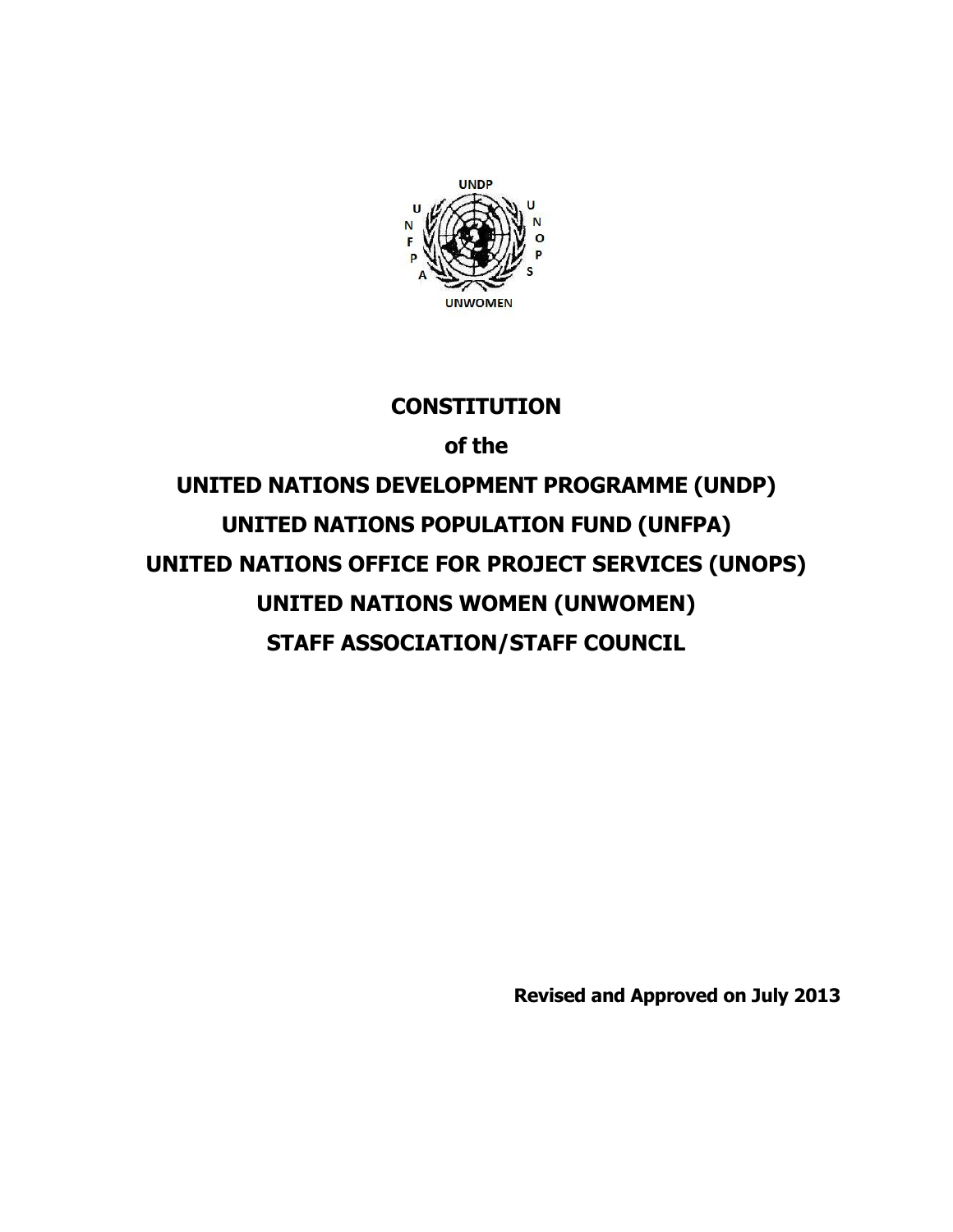# **TABLE OF CONTENTS**

|         |                                                                                              | <b>CHAPTER</b>                                                                       | <b>ARTICLE</b> | <b>PAGE</b> |
|---------|----------------------------------------------------------------------------------------------|--------------------------------------------------------------------------------------|----------------|-------------|
| Ι.      |                                                                                              | <b>Title and Objectives</b>                                                          | $1 - 3$        | $3 - 4$     |
| П.      | Membership                                                                                   |                                                                                      | 4              | $4 - 5$     |
| III.    | Organization                                                                                 |                                                                                      | 5              | $5 - 6$     |
| IV.     | UNDP/UNFPA/UNOPS/UNWOMEN<br><b>Staff Council</b>                                             |                                                                                      | $6 - 7$        | $6 - 9$     |
| V.      | <b>Executive Committee</b>                                                                   |                                                                                      | $8 - 12$       | $9 - 12$    |
| VI.     | <b>Country Offices</b>                                                                       |                                                                                      | $13 - 16$      | $12 - 15$   |
| VII.    | Electoral System and<br><b>Polling Officers</b>                                              |                                                                                      | $17 - 19$      | $16 - 19$   |
| VIII.   |                                                                                              | Relations with UN System<br><b>Staff Associations, Unions</b><br>and Federations     | 20             | 19          |
| IX.     |                                                                                              | <b>Financial Rules</b>                                                               | $21 - 25$      | $20 - 22$   |
| Χ.      |                                                                                              | <b>General Provisions</b>                                                            | $26 - 28$      | 22          |
| Annex A | Rules of Procedure of General Meetings at Headquarters<br>and Unit Meetings in Field Offices |                                                                                      |                | $23 - 26$   |
| Annex B |                                                                                              | Organization and Rules of Procedure of the<br>UNDP/UNFPA/UNOPS/UNWOMEN Staff Council |                | $26 - 30$   |
| Annex C |                                                                                              | Financial Rules of the UNDP/UNFPA/UNOPS/UNWOMEN<br><b>Staff Council</b>              |                | $30 - 32$   |
| Annex D |                                                                                              | Organization and Rules of Procedure of Elections                                     |                | $32 - 35$   |
|         | Contribution Forms for HQs and Country Offices                                               |                                                                                      |                | $36 - 37$   |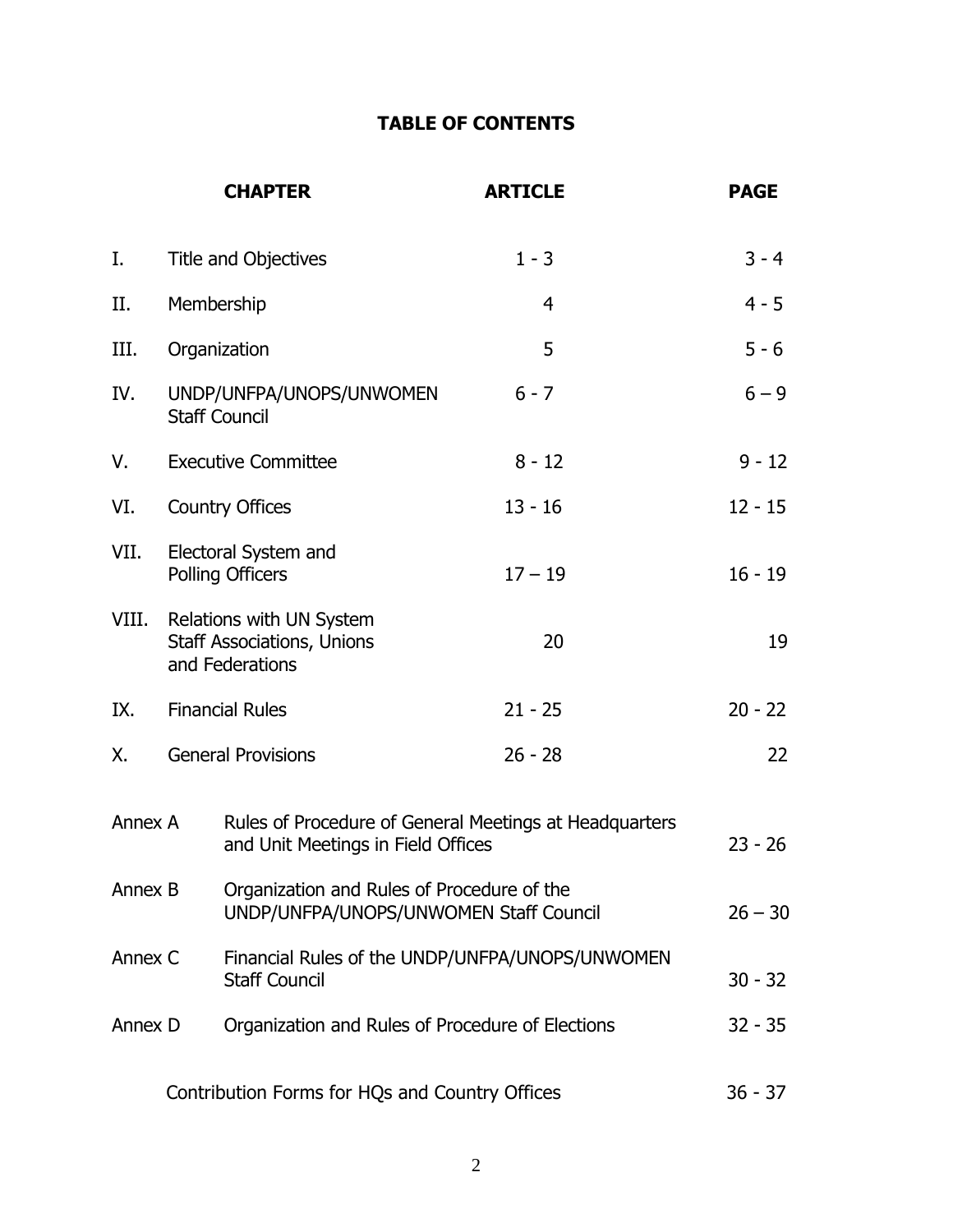### **CONSTITUTION OF THE UNDP/UNFPA/UNOPS/UNWOMEN STAFF ASSOCIATION**

# **CHAPTER I TITLE AND OBJECTIVES**

## Article 1

All Staff of the United Nations Development Programme (UNDP), the United Nations Population Fund (UNFPA), and the United Nations Office for Project Services (UNOPS), UNWOMEN conscious of the need to work together to achieve their common ends, hereby constitute themselves as an Association which shall be known as the United Nations Development Programme, United Nations Population Fund and United Nations Office for Project Services Staff Association, and UNWOMEN (hereinafter referred to as the UNDP/UNFPA/UNOPS/UNWOMEN Staff Association).

### Article 2

The purposes of the UNDP/UNFPA/UNOPS/UNWOMEN Staff Association shall be to:

- (a) promote and safeguard the rights, interests and welfare of UNDP/UNFPA/UNOPS/UNWOMEN staff;
- (b) develop and improve effective staff participation in the decision making process by maintaining active and open channels of communication with the Administration;
- (c) promote better understanding between the Administration and the Staff of UNDP, UNFPA, UNOPS and UNWOMEN;
- (d) promote cooperation and unity among Staff Associations and Unions in the United Nations and UN Specialized Agencies within one Common System on matters governing conditions of service;
- (e) defend staff and work to improve terms and conditions of employment.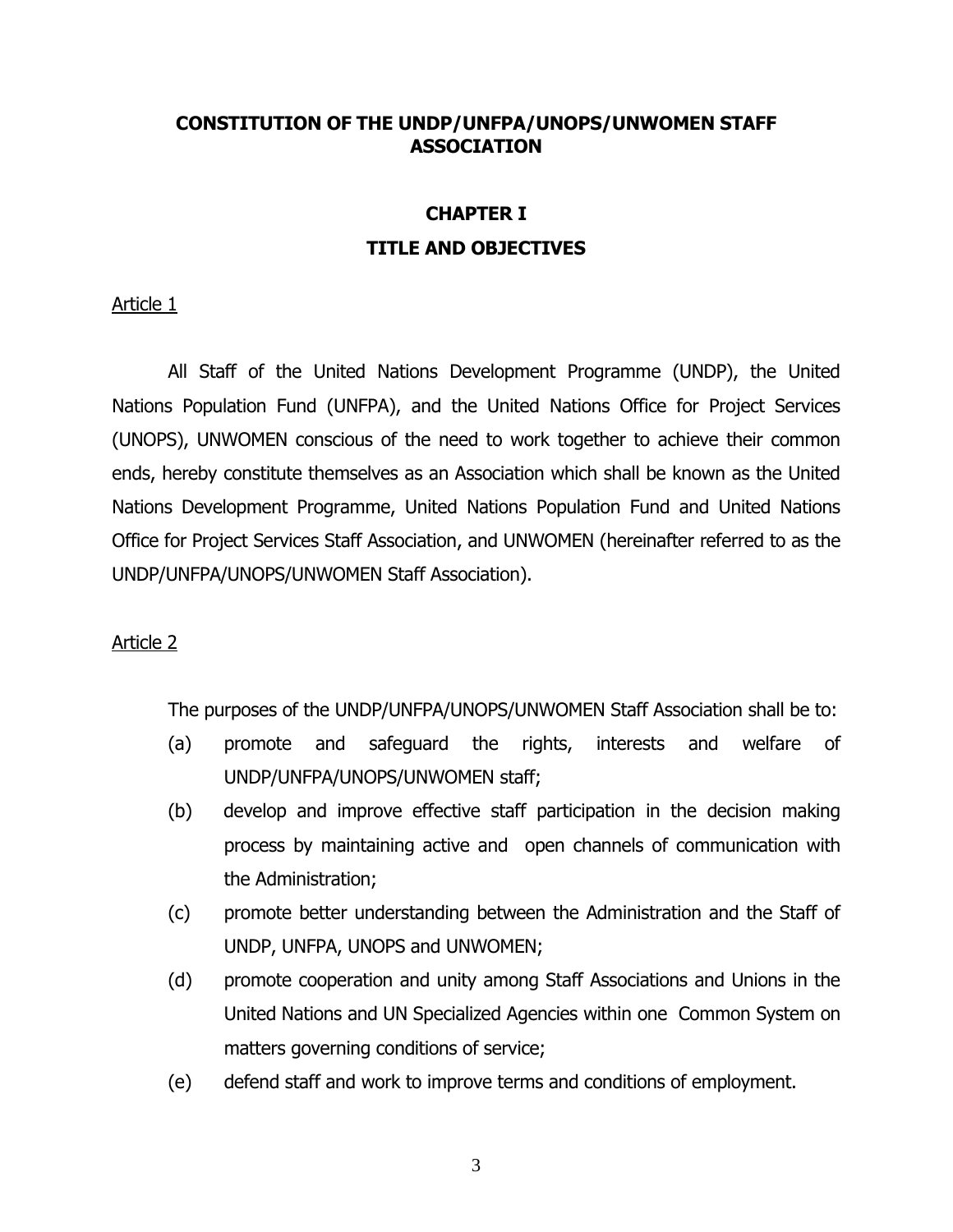These objectives shall be pursued through:

- (a) discussions and negotiations with the Administrator of UNDP, the Executive Directors of UNFPA, UNOPS and UNWOMEN and their representatives on matters affecting conditions of service and staff welfare, especially in formulating and implementing policies/guidelines, rules and regulations affecting UNDP/UNFPA/UNOPS/UNWOMEN staff, while ensuring conformity with the principles established under the UN Charter and in the UN Staff Regulations and Rules and other provisions applicable to UNDP/UNFPA/UNOPS/UNWOMEN staff (GA directives); and
- (b) close cooperation and collaboration with the Staff Associations, Unions and Federations of the United Nations and UN Specialized Agencies as part of a Common System, both in Country Offices and at Headquarters to address "common system" issues, maximizing the coordination of activities of mutual interest and benefits.

# **CHAPTER II**

### **MEMBERSHIP**

## Article 4 - Rights & Duties of Members

1. For the purpose of this Constitution, any staff member holding a contract of at least six months duration in the service of UNDP, UNFPA, UNOPS, or UNWomen under a Temporary (TA), Fixed-term (FTA), Continuing Appointment (CA) or Permanent Appointment (PA) contract shall be eligible to become a member of the Staff Association or Staff Council (in HQS/NYC). For the purpose of this Constitution, any staff member holding a contract of at least six months duration in the service of UNDP, UNFPA, UNOPS or UNWOMEN under a temporary, fixedterm, continuing appointment or permanent appointment contract shall be eligible to become a member of the Staff Association. Holders of other contract types of at least six months duration (i.e. Service Contracts- SC, IC, ICAs, etc. whatever is applicable for country offices), may join the Staff Association as associate members for a symbolic, nominal fee (i.e. with payment of membership dues according to established formula), with observer status, and shall have the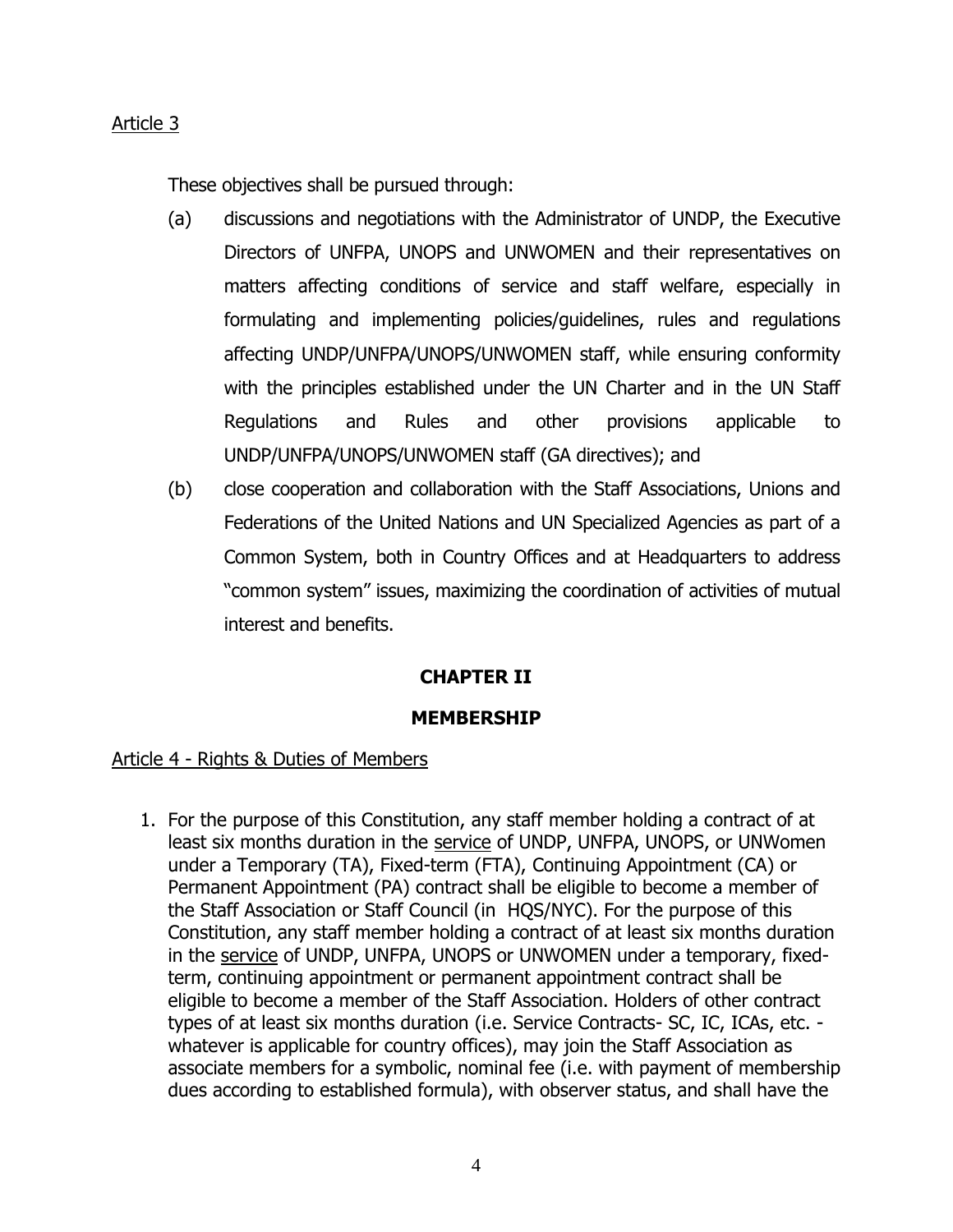right to vote, but are not eligible to assume executive functions (i.e. part of the Staff Association/Council Committee).

- 2. All individuals shall submit an application for membership to the UNDP/UNFPA/UNOPS/UNWOMEN Staff Association.
- 3. All members of the Staff Association/Council shall be required to pay a monthly determined flat fee through a monthly deduction according to grade level as detailed in Chapter IX, Article 22.
- 4. Dues paying members shall participate in Association/Council affairs to express views freely on all matters concerning the Association/Council and to be represented and assisted by the Association/Council in cases of differences, dispute or negotiation with Senior Management of UNDP, UNFPA, UNOPS and UNWOMEN. Associate members may participate but not vote.
- 5. All members shall have a responsibility for promoting the objectives of the Association/Council and of observing its Constitution. Staff members shall abide by the rules of the Association and agree to the monthly deduction of dues established (Chapter IX, Article 22).
- 6. Any dues-paying member may terminate his/her membership by duly notifying the Association in writing. Such notice shall take effect the following month after receipt of notice.

# **CHAPTER III**

# **ORGANIZATION**

# Article 5

The UNDP/UNFPA/UNOPS/UNWOMEN Staff Association shall operate through:

(a) UNDP/UNFPA/UNOPS/UNWOMEN Staff Council at Headquarters and local Staff Associations in Country Offices;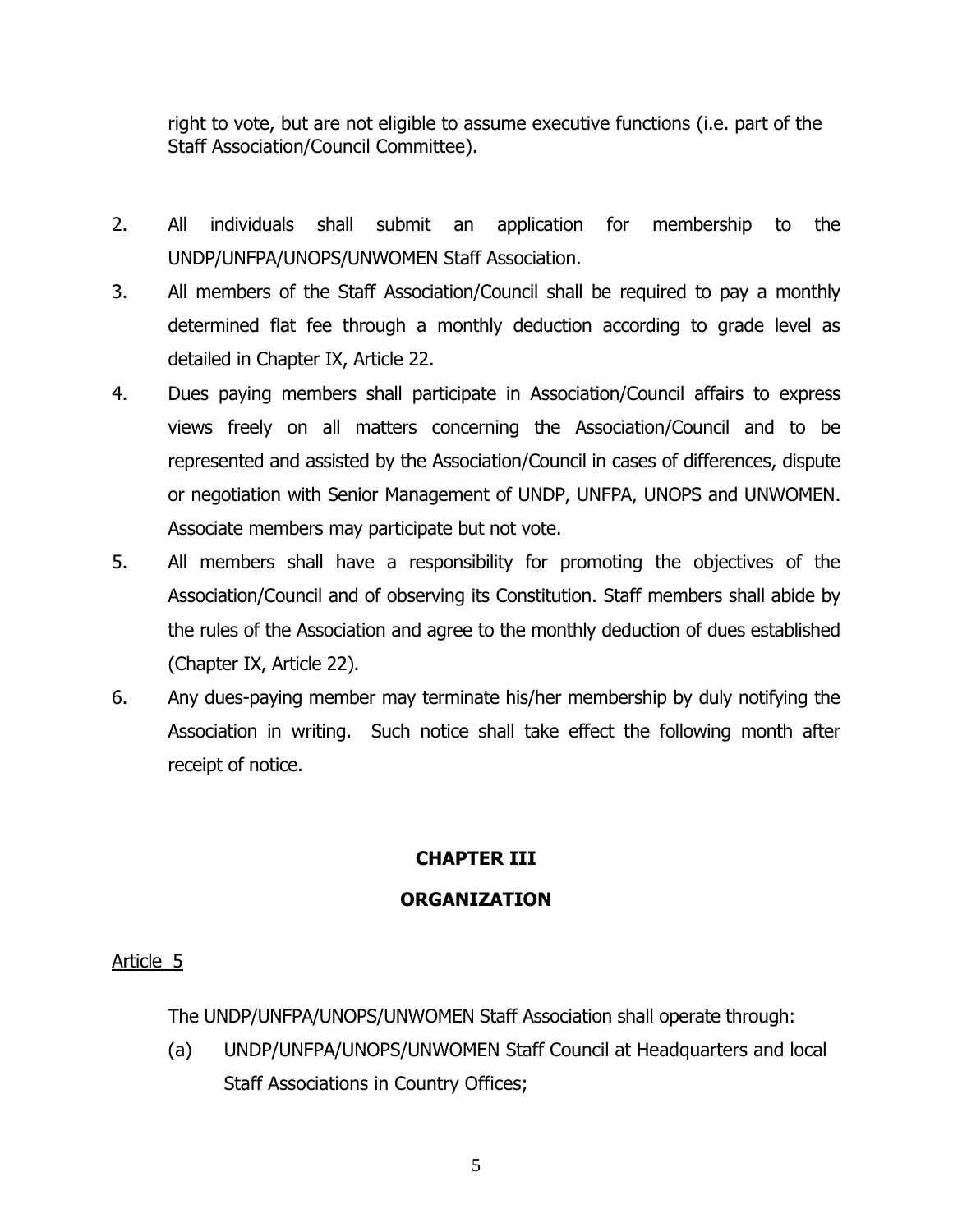- (b) general meetings of the membership at Headquarters and in Country Offices;
- (c) referenda at Headquarters and Country Offices;
- (d) annual regional meetings of the local Staff Associations of Country Offices and the Staff Council.

# **CHAPTER IV**

# **UNDP/UNFPA/UNOPS/UNWOMEN STAFF COUNCIL**

## Article 6

## Election and Terms of Office

- 1. The UNDP/UNFPA/UNOPS/UNWOMEN Staff Council shall serve as the principal organ of the Staff Association and shall be accountable to it. In this capacity, it shall act as the channel of communication with the three Administrations, and with the UN System Staff Associations, Unions, and Federations and shall represent the staff on all matters concerning human resource policies and staff welfare.
- 2. (a) The UNDP/UNFPA/UNOPS/UNWOMEN Staff Association shall annually fill the vacant seats as defined under Chapter VII, Article 17 of the UNDP/UNFPA/UNOPS/UNWOMEN Staff Council serving at headquarters, by general election at headquarters and all duty stations away from headquarters.
	- (b) Five (5) seats will be assigned to UNDP, two (2) seats to UNFPA, two (2) seats to UNOPS, and (2) seats to UNWOMEN on the Staff Council. The remaining seats can be assigned through general elections to any staff member of the four organizations.
	- (C) No staff member shall serve as a member of the Staff Council/Staff Association for more than three consecutive terms [one term is equal to (3)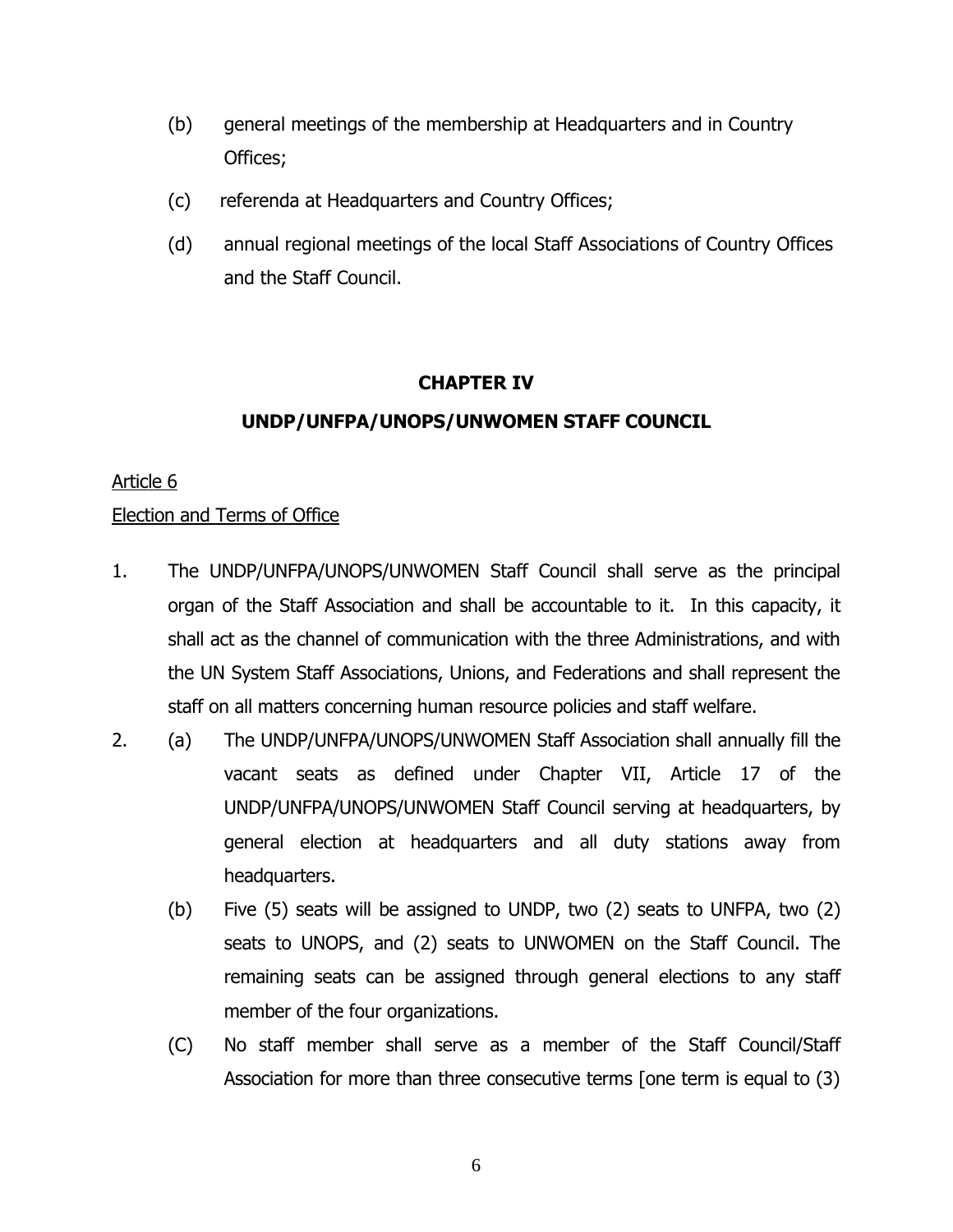three years, a total of (9) nine years]. However, in order not to jeopardize the continuity of Staff Council operations, if existing vacancies cannot be filled, Staff Council members having served nine (9) consecutive years will be allowed to continue to serve additional terms until such time that vacancies can be filled. Each term will be consistent with a 3-year period.

- (d) Any Staff Association/Council member completing three consecutive terms (a total of 9- nine years) must take a mandatory 1-year break-in-membership in the Staff Association/Council, except as indicated in (c) above, i.e., if existing vacancies cannot be filled, a 1-year break is not mandatory.
- (e) No Staff Council member will be eligible to serve during their term of office on any established Statutory Bodies in headquarters to avoid any conflict of interest. This applies to:
	- (i) Appointment and Promotion Board and Panel
	- (ii) Disciplinary Committee
	- (iii) Review and Monitoring Committee
	- (iv) Office of the Ombudsperson
- 3. (a) Staff members in headquarters who act directly and routinely on human resource issues in the Office of Human Resources (OHR) and/or as outposted human resource officers, shall not stand for election nor be elected to the Staff Council, as this is likely to result in a conflict of interest between her/his duties as a Staff Council member and her/his official duties.
	- (b) Likewise, staff members in country offices who act as officers-in-charge or as administrative officers whose functions that involve administering or handling human resources matters, shall not stand for election to the Staff Committee for the reasons cited above (see this Article 13, paragraph 4, sub-paragraph (a) and paragraph 7.
- 4. Staff members to be elected to the UNDP/UNFPA/UNOPS/UNWOMEN Staff Council and Staff Committees should have demonstrated:
	- (a) honesty and integrity in dealing with staff issues;
	- (b) consistency and professionalism in action;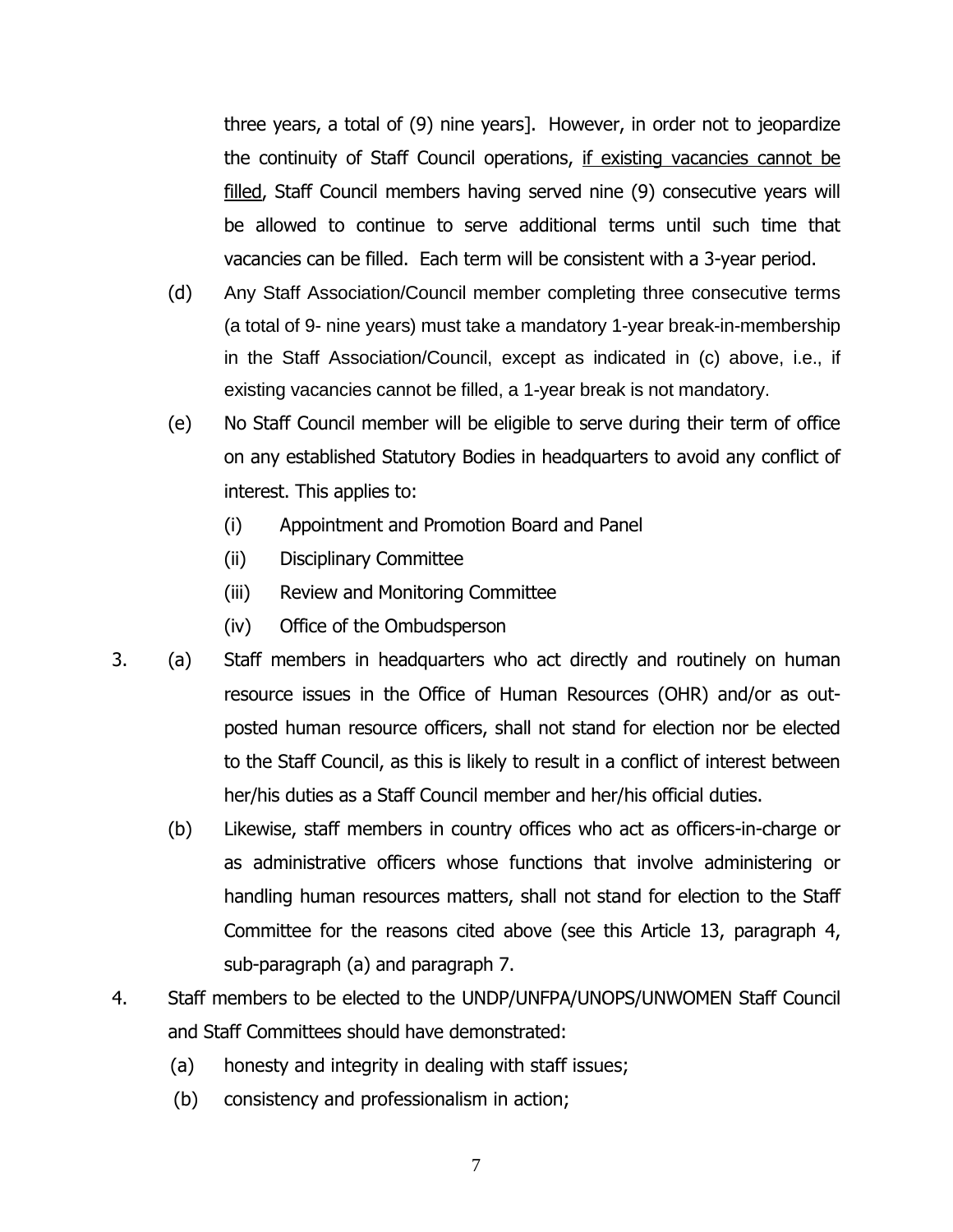- (c) objectivity and credibility in judgment of staff issues;
- (d) knowledge of the Staff Rules and Regulations; and
- (e) ability to interpret Rules and Regulations.
- 5. (a) Staff members who pay the established level of contribution to the Staff Association during the year in which elections are held shall be eligible to stand for election to the Staff Council.
	- (b) Additionally, the candidate must have been a dues paying member for at least six months prior to the submission of nominations, and must continue her/his paid membership throughout her/his elected term of office in the Staff Council/Association.
	- (c) Only when there are no nominations that the Polling Officers are allowed to accept retro-active payments of contributions on the second round announcement of nominations eligible to run for election.
	- (d) The candidate must also be a member in good standing to be elected for office in the Staff Council.
- 6. The Staff Council shall elect by secret ballot, its own Executive Committee consisting of a Chairperson, First and Second Vice-Chairpersons, a General Secretary, and a Treasurer.
- 7. Any vacancy in the Executive Committee shall be filled by elections from amongst the Staff Council members through secret ballots.
- 8. The organization of the Staff Council and its proceedings shall be governed by the provisions set out in Annex B.
- 9. Responsibilities of the members of the Executive Committee shall be covered by their respective job descriptions (Annex B, Sub-paragraph A).

# Termination of Staff Council Membership

10. Any member may resign at any time either by notifying the Chairperson in writing or by submission of the Staff Association Resignation form to the Staff Council Secretariat.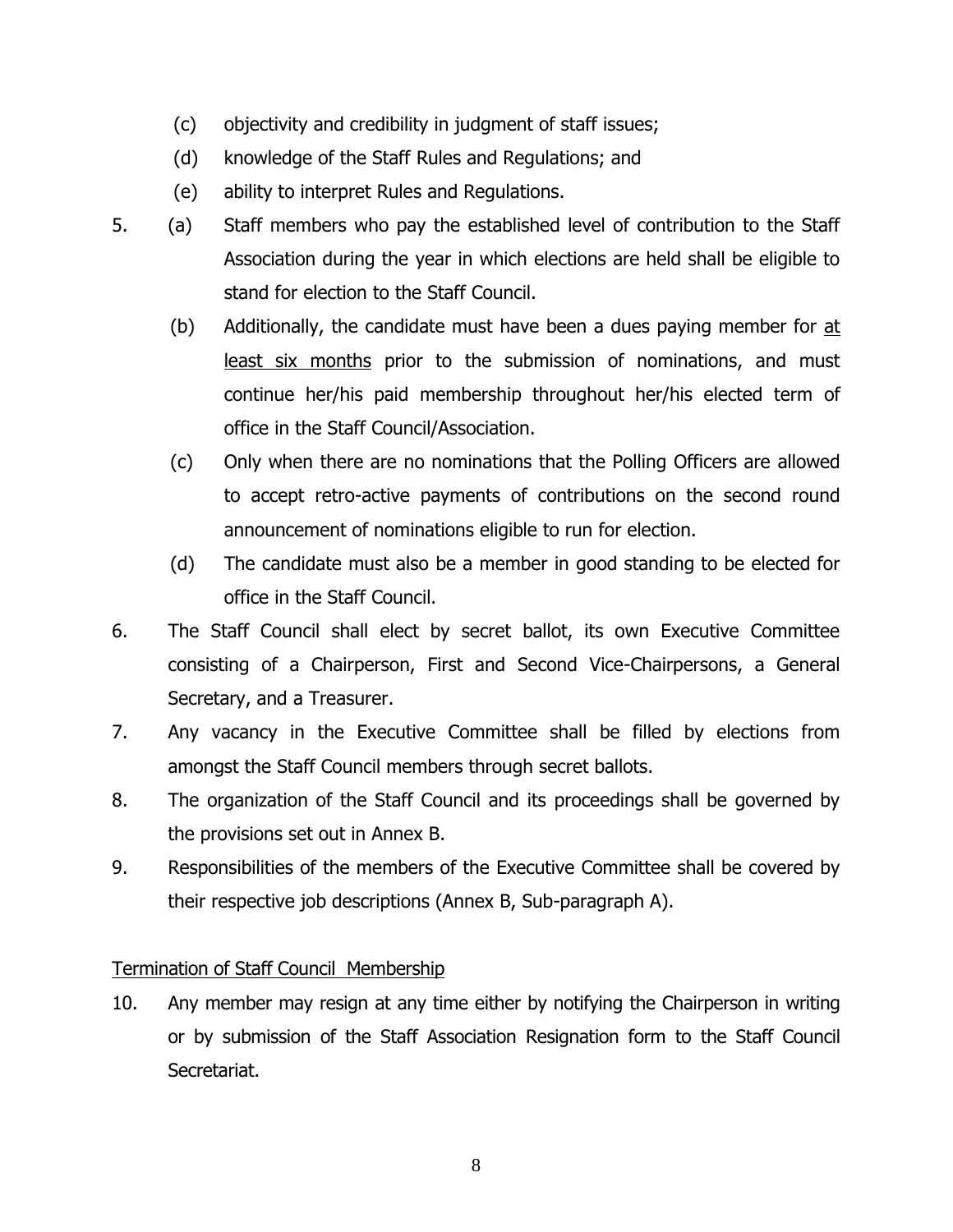- 1. The Staff Council shall convene General Meetings at headquarters and organize an annual regional meeting with Country Office Staff Associations. It shall issue written reports to all UNDP/UNFPA/UNOPS/UNWOMEN staff on its activities at least two times during each year of office.
- 2. The Staff Association may recall one or more members of the UNDP/UNFPA/ UNOPS/UNWOMEN Staff Council through a referendum adopted by one-third of the total membership of the Association.
- 3. Should any member of the Staff Council resign from his or her post, the seat so vacated shall be filled in accordance with Article 17, para. 2.
- 4. A Council Member who is absent from regular Staff Council meetings for three consecutive meetings shall automatically lose his/her seat in the Council. This ruling would not apply when the Staff Council Member is on official mission away from headquarters, or on leave.
- 5. Any member of the Staff Council who goes on mission for a period of three (3) months or more, shall automatically lose her/his seat.
- 6. Any member of the Staff Council who moves to a new duty station shall vacate his/her seat in the Staff Council effective from the date of transfer to the new duty station and shall be eligible to become a member of the local Staff Association in the Country Office.

# **CHAPTER V THE EXECUTIVE COMMITTEE**

# Article 8

1. The Staff Council shall convene an Annual General Meeting of the Staff Association at headquarters to take place no later than the third week of January of each year.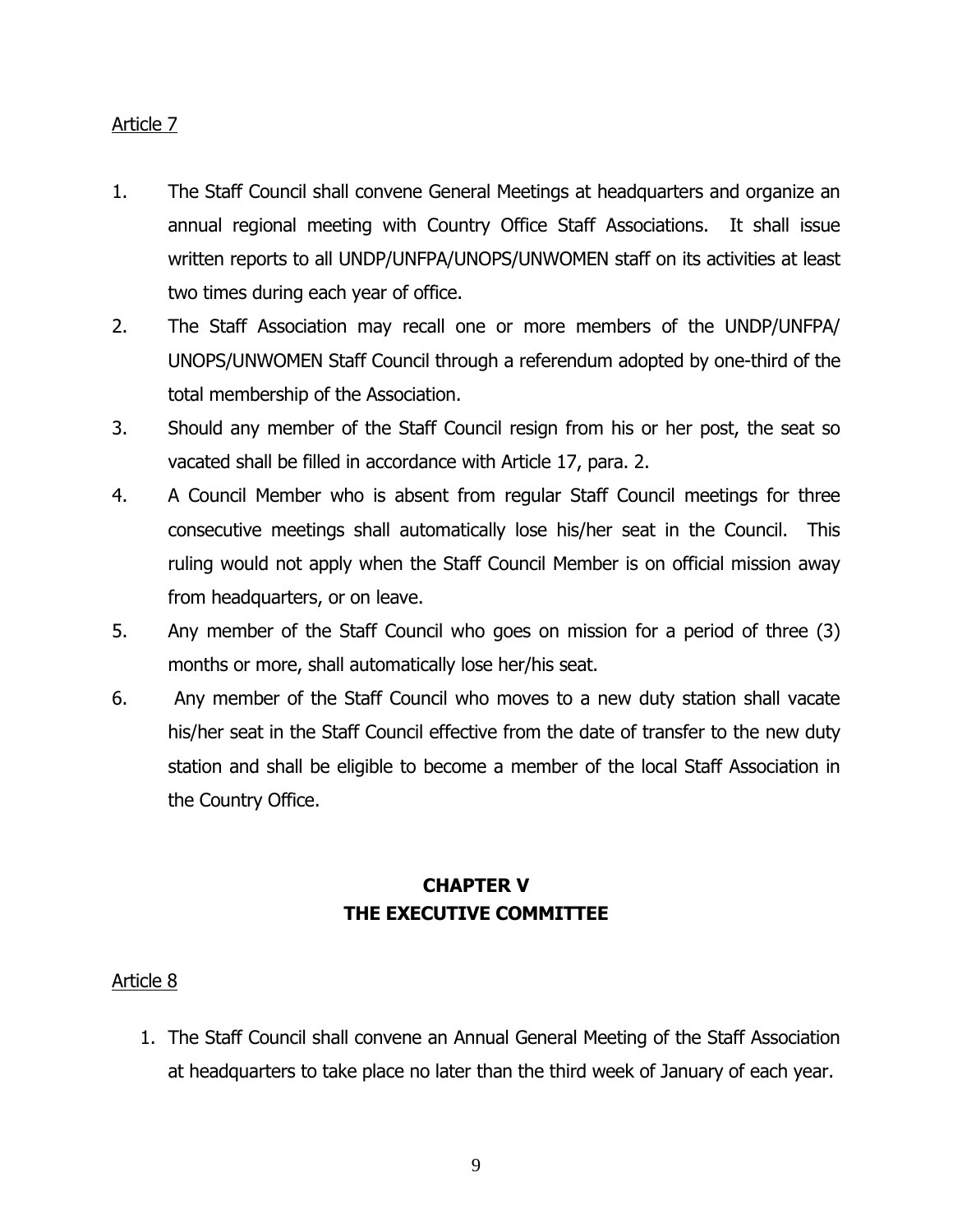- 2. The Agenda of the Annual General Meeting shall include the following items:
	- (a) Annual Report of the Staff Council;
	- (b) Interim Financial Report;
	- (b) Audited Report of the previous Staff Council; and
- 3. The provisional Agenda of the Annual General Meeting shall also include such other items as may be proposed by the Staff Council or by at least fifty members in writing.
- 4. Election of the Polling Officers, Auditing Committee and Legal Committee of the Staff Council at Headquarters may be held through electronic mail.
- 5. The Staff Council shall organize an annual regional meeting with Country Office Staff Committees, subject to availability of funds from membership dues and/or other sources.

Extraordinary General Meetings at headquarters shall be convened by a decision of the Staff Council or at the written request of at least fifty members. the provisional Agenda of Extraordinary General Meetings shall include items proposed by the Staff Council or by at least fifty members in writing. The Staff Council may convene ad hoc or special meetings as may be required.

### Article 10

The provisional Agenda and Reports of the Staff Council to the Staff Association to be discussed at any General Meeting shall be circulated to the members normally at least five working days in advance of the meeting. In the case of Extraordinary General Meetings this time limit may be waived by the Staff Council.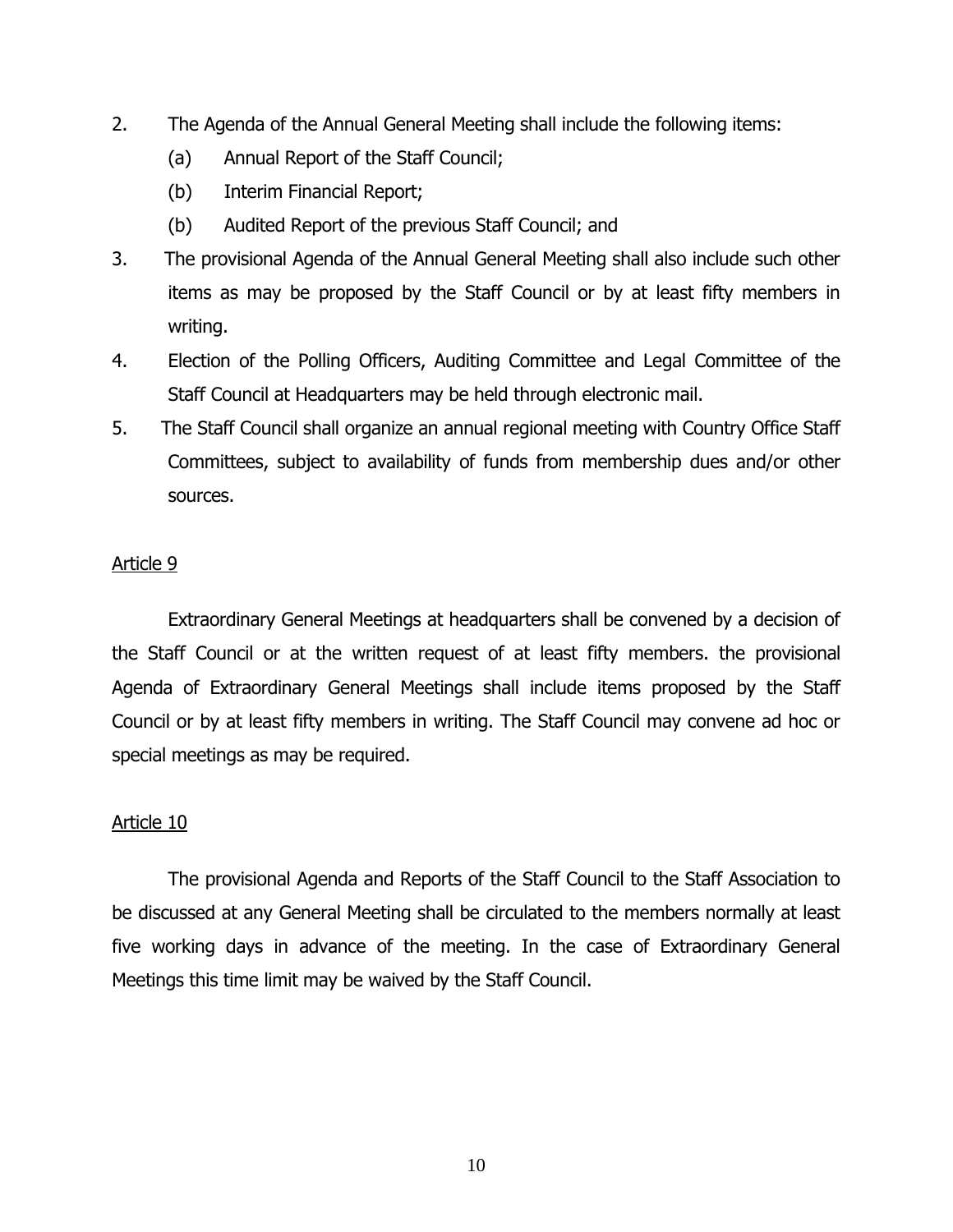The proceedings at all General Meetings shall be governed by the Rules of Procedure set out in Annex A.

- 1. A referendum on matters of global concern shall be held upon a decision of the Staff Council or at the written request of two hundred UNDP/UNFPA/UNOPS/UNWOMEN staff members. An interval of at least onemonth shall be allowed between the communication to the members of the Staff Association at Headquarters and in Country Offices, of any question referred to a referendum and the recording of votes.
- 2. All members of the Association, whether at Headquarters or in Country Offices, shall be entitled to vote in such referenda.
- 3. The referendum shall be conducted by the Polling Officers. The text of questions to be submitted to a referendum shall be communicated to the Polling Officers at Headquarters by the Staff Council. The Polling Officers at Headquarters shall serve as the channel of communication between the Polling Officers in Country Offices and the UNDP/UNFPA/UNOPS/UNWOMEN Staff Council at Headquarters. The task of the Polling Officers shall be considered to have ended once they have communicated the results of the referendum to the membership of the Staff Association.
- 4. For any referendum, except on recalling Council members which will be governed by Article 7, para. 2, or on dissolution of the Staff Association which will be governed by Article 28, decisions shall be taken by a majority of those voting in a referendum upon certification by the Polling Officers at Headquarters and in Country Offices that all eligible members of the Association were given the opportunity to vote.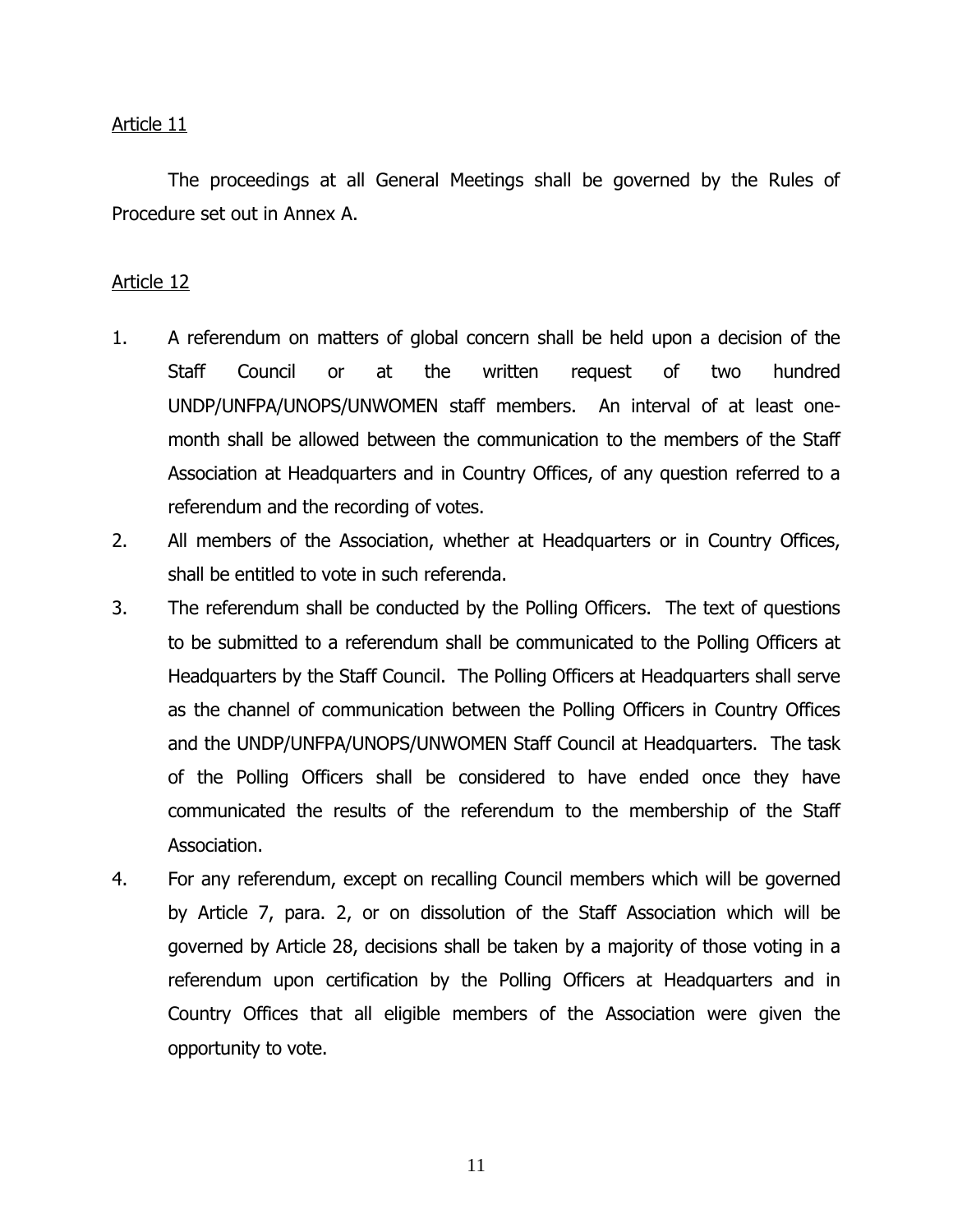- 5. If there is an equality of votes, the issue shall be studied further and may again be submitted to a referendum after a minimum of three months but not more than six months has elapsed. If the issue is not again submitted to referendum in accordance with this paragraph, it shall be regarded as having been defeated.
- 6. If an issue is defeated, it shall not be submitted to a referendum again until at least twelve months have elapsed.
- 7. Decisions taken by referendum shall be final and binding unless reversed by a subsequent referendum that shall not be introduced before twelve months of the passage of the original referendum.

# **CHAPTER VI COUNTRY OFFICES**

- 1. Staff Committees shall serve as the main organ of the Staff Association in Country Offices. In this capacity, they shall act as the channel of communication with the local UNDP/UNFPA/UNOPS/UNWOMEN Administrations, the UNDP/UNFPA/UNOPS/UNWOMEN Staff Council and with local UN System Staff Associations, Unions and Federations.
- 2. Each Country Office shall hold annual elections in accordance with Chapter VII Electoral System and Polling Officers. Representatives and alternate representatives elected should be holders of UNDP, UNFPA, UNOPS or UNWOMEN contracts of no less than 6 months duration and be in the service of UNDP, UNFPA, UNOPS, or UNWOMEN at the duty station.
- 3. Each Country Office Staff Association shall annually elect five members to the Staff Committee by local general election. At least one committee member should be from UNFPA and one from UNOPS and one from UNWOMEN. Similar to Staff Council in HQs, Staff Committee members may not serve for more than three consecutive terms (9 years total, except when vacancies cannot be filled, which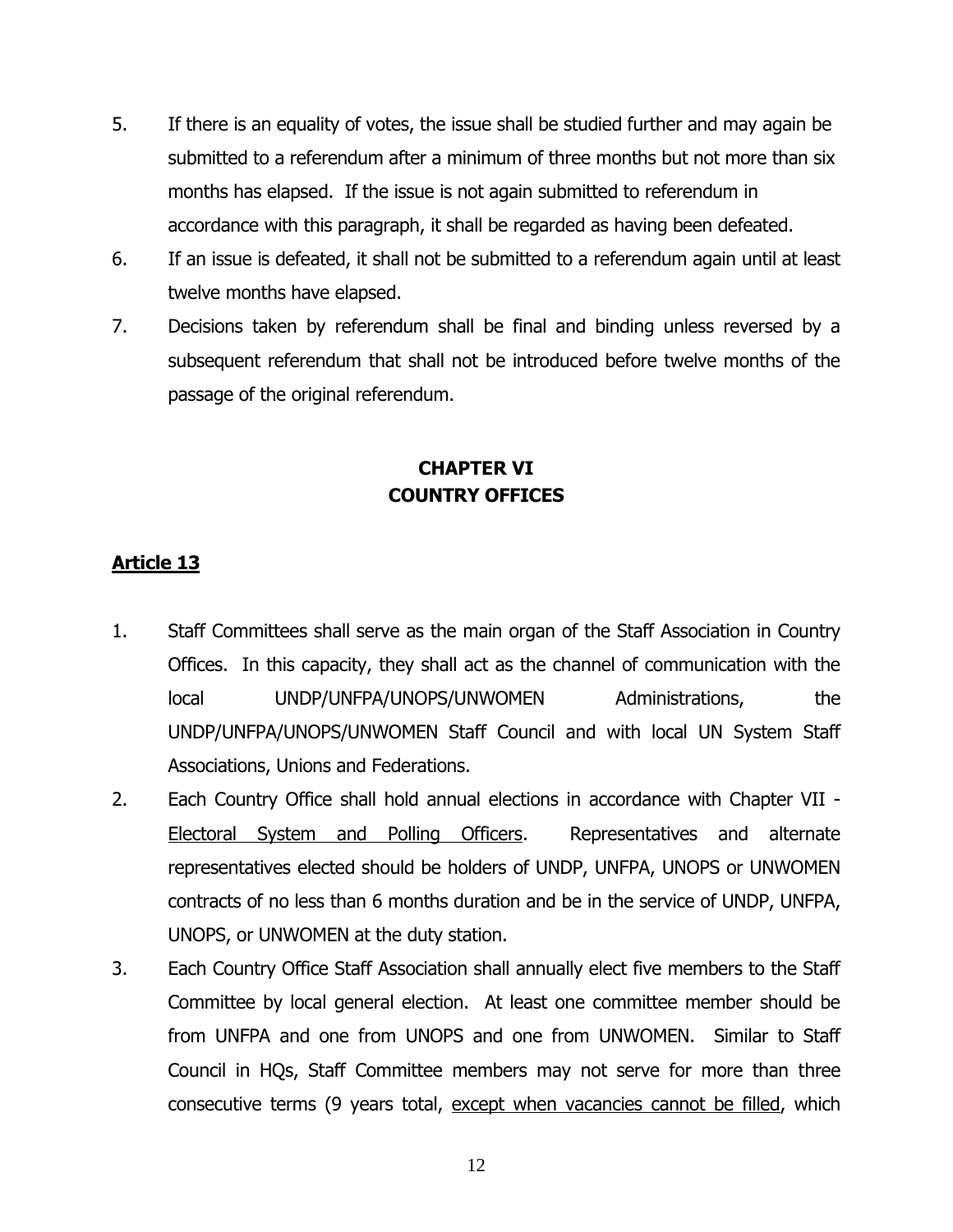allows them to serve additional terms of 3-years apiece, until such time as vacancies can be filled; however, once vacancies can be filled, a 9-year consecutive period must be interrupted by a 1-year break in membership). They are not eligible to serve during their term of office on any of the following bodies: Appointment & Promotion Bodies, Ombudsman Panel. A Staff Committee shall elect by secret ballot, its own Chairperson, General Secretary and Treasurer, who shall constitute the Executive body of the Staff Committee.

4. Any member of the Staff Association as defined in Article 4 may be elected as a Staff Committee member by a Country Office, provided he/she:

- a) does not serve as the head of the UNDP/UNFPA/UNOPS/UNWOMEN office, nor acts routinely as the Resident Representative, a. i., nor Officer-in-Charge, nor as the Administrative Officer of the office;
- b) that such person has paid, at least six (6) months prior to the election, the recommended monthly contribution to the local Staff Association and is committed to paying the recommended contribution for a full year after the elections.
- 5. The recommended level of membership dues will be deducted from each member's payroll as provided in Chapter IX, Article 22, para. 3.
- 6. Country Office Staff Committee shall pursue its objectives through discussion and negotiation with UNDP/UNFPA/UNOPS/UNWOMEN Administrations in the Country Office and/or their representatives on matters affecting local conditions of service and staff welfare.
- 7. A general service staff member who serves, or who routinely acts as the Administrative Officer/focal point of a UNDP/UNFPA/UNOPS/UNWOMEN office, should not stand for election where this is likely to result in a conflict between his or her interests as a staff representative and his or her official duties.
- 8. Likewise, any international staff member serving away from Headquarters is specifically required to have paid dues to the Headquarters Staff Association in order to be a candidate for office in the Country Office. Any Country Office may, in accordance with local conditions opt by local referendum to make some level of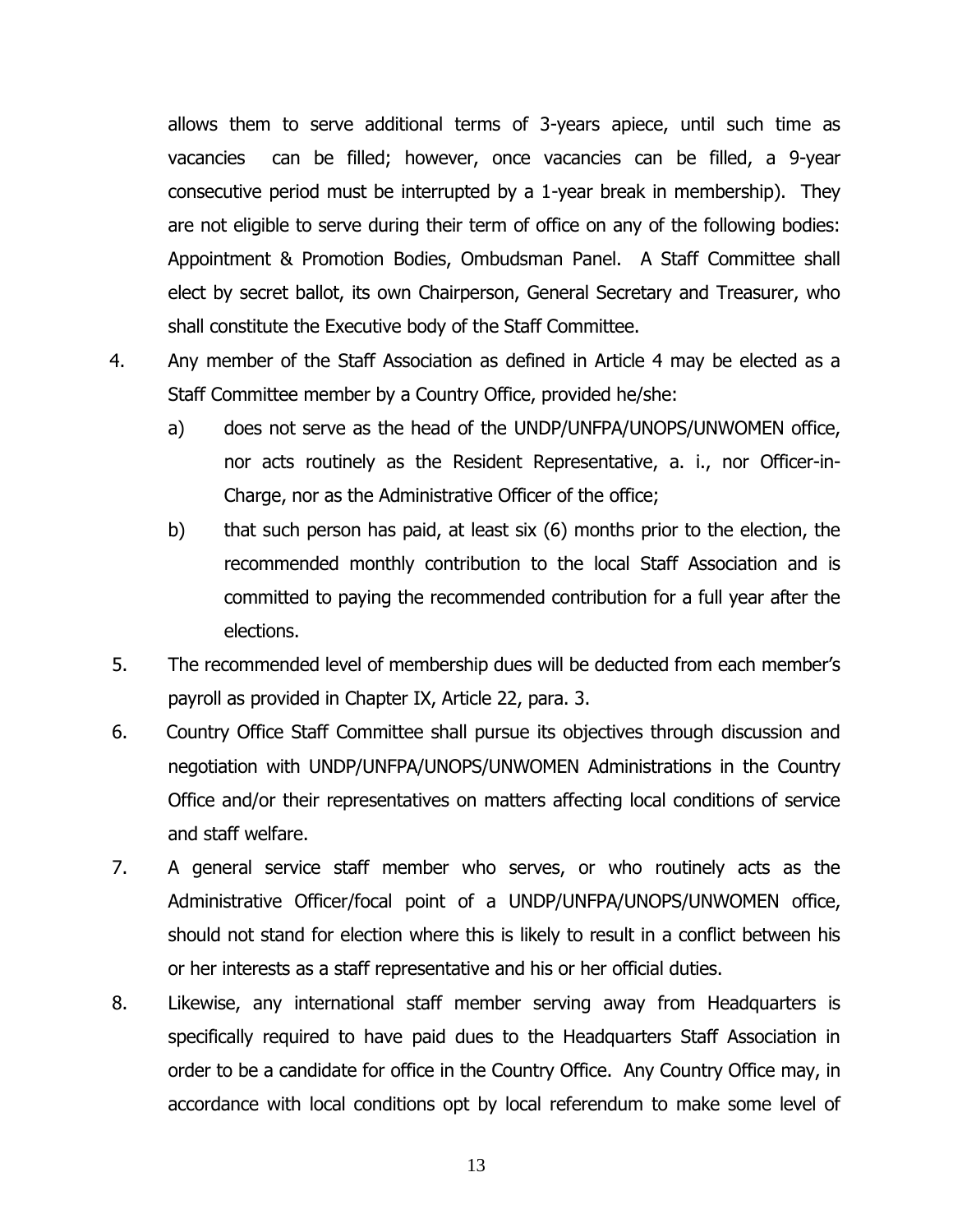contribution to the funds of the Country Office a pre-requisite for any candidate for Country Office.

- 9. The time of the annual elections shall be fixed by the Polling Officers in the Country Offices who shall make arrangements for polling the staff.
- 10. In Country Offices with 25 staff members or more, at least two representatives and two alternate representatives should be elected. In all other Country Offices with less than 25 staff members, at least one representative and one alternate representative should be elected to represent the staff.
- 11. Any vacancy amongst the representative or alternates in Country Offices shall be filled through by-elections conducted in accordance with Rule 3 of Annex D.
- 12. The Staff Representatives in a Country Office shall serve as the channel of communication between the staff of the Country Office and the Resident Representative, in his/her capacity as representative of the Administrator of UNDP, with the UNFPA Representative in his/her capacity as representative of Executive Director of UNFPA, and with the UNOPS Representative as representative of Executive Director of UNOPS and with the UNWOMEN Representative in his/her capacity as representative of Executive Director of UNWOMEN, on matters affecting local conditions of service. The Staff Representatives shall have direct access to the UNDP/UNFPA/UNOPS/UNWOMEN Staff Council by correspondence, electronic mail and during their visits to Headquarters as well as during the visits of UNDP/UNFPA/UNOPS/UNWOMEN Staff Council members to the Country Office.
- 13. A Country Office may recall its representatives or alternate representatives by a two-third majority through a poll conducted in the Country Office.
- 14. The functions of Staff Committees are recognized as official duties conducted for the common good of the organization and individual staff. The Staff Committees as well as staff representative bodies shall be afforded such facilities as may be required to enable them to carry out their functions promptly, while not impairing the efficient operation of the organization (refer UN Circular ST/AI/293 dated 15 July 1992 and UNDP/ADM/99/44 circular dated 3 June 1999).

It is suggested to allow proportional representation rounded to the nearest whole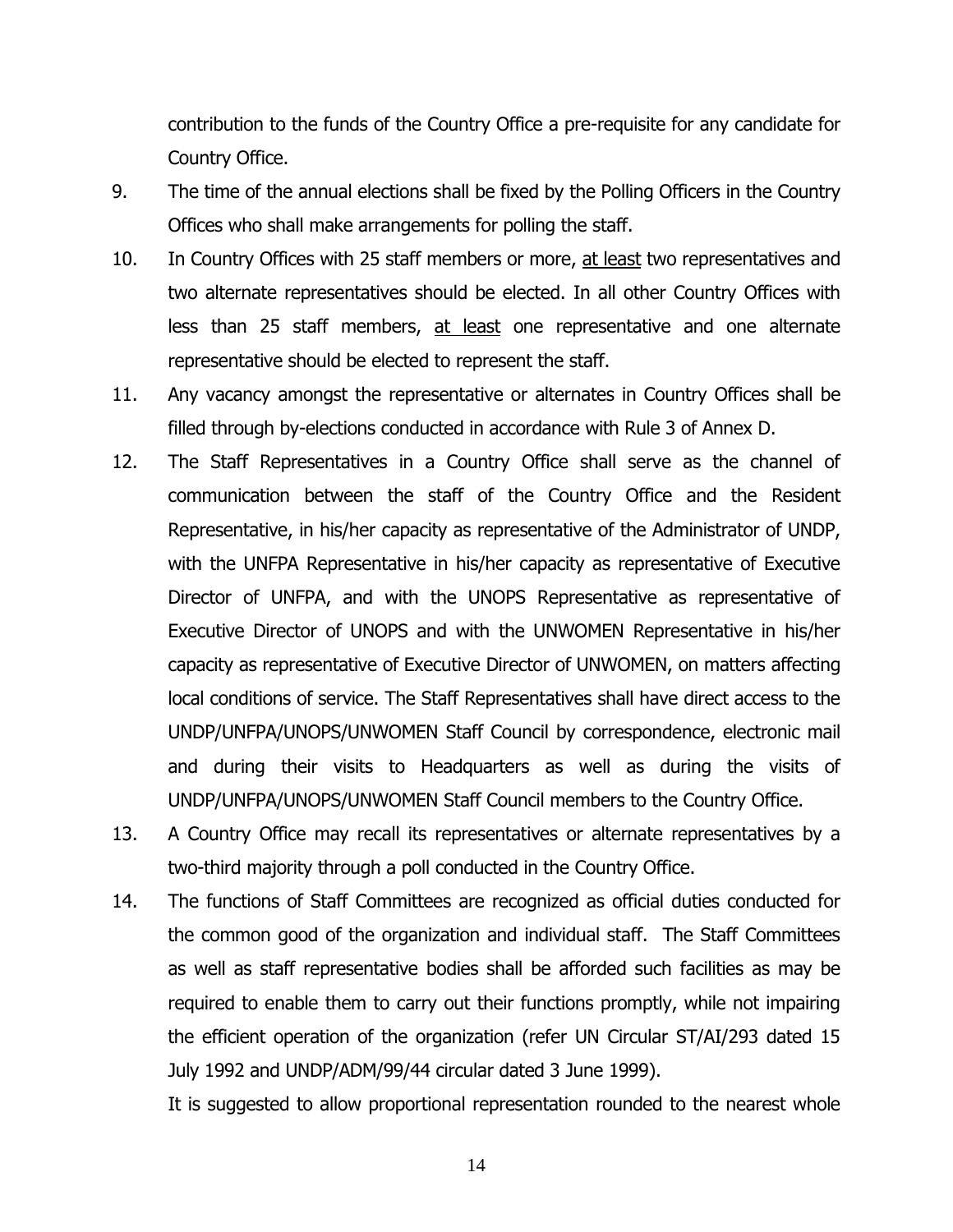number of seats, with one member for the two agencies when the proportional result provides only one seat.

# UNIT MEETINGS AT COUNTRY OFFICES

### Article 14

Staff representatives in Country Offices shall convene annual meetings of staff prior to the election of the next representatives of those Country Offices.

# Article 15

Extraordinary meetings in Country Offices shall be convened by the Staff Committee as considered necessary or at the written request of at least one-quarter of the members.

# Article 16

The proceedings at Country Office meetings shall be governed by the Rules of Procedure set out in Annex A.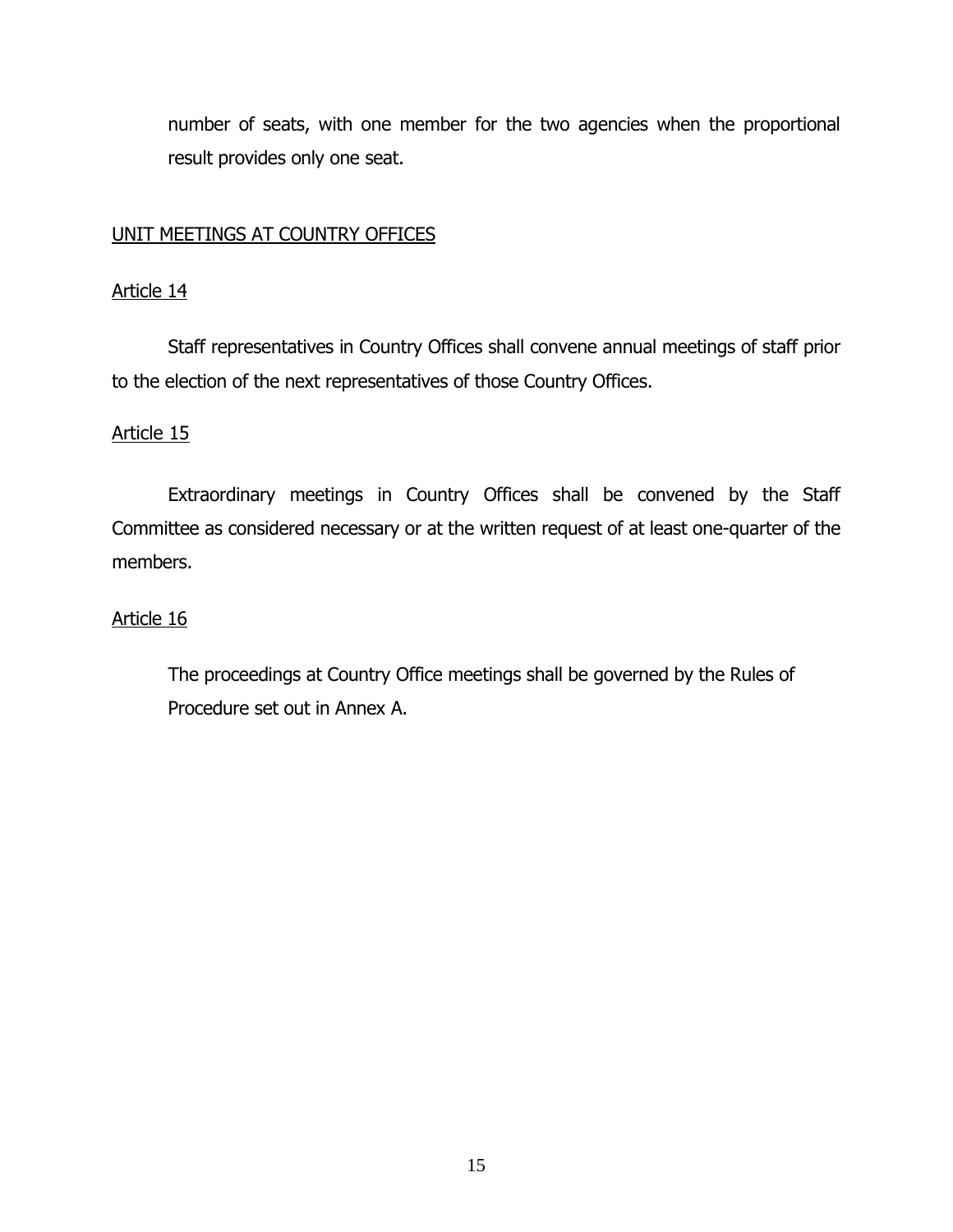# **CHAPTER VII ELECTORAL SYSTEM AND POLLING OFFICERS**

### Article 17

1. As a result of the 2013 referendum change to the (3) three-year election period, Elections of members to the UNDP/UNFPA/UNOPS/UNWOMEN Staff Council in headquarters and Staff Committees in country offices shall be conducted every 18 months by secret ballot. All members of the UNDP/UNFPA/UNOPS/UNWOMEN Staff Council**/**Association serving at headquarters, away from headquarters, or in country offices shall be entitled to vote, subject to the provisions and limitations in Article 4. The election shall take place no later than the first two weeks of 18 months after the previous election, on the date(s) designated by the Polling Officers. For the Staff Council at headquarters, at least half of the members will be elected, in addition to any vacancies that may occur before the date of the elections of the Staff Association/Staff Council. For Staff Association/Council Executive Committees, representatives will be elected or reelected every 18 months, subject to the provisions and limitations of Article 13.

- (a) For Staff Council, in the event that no UNFPA or UNOPS or UNWOMEN staff in any given year receives the highest number of votes, the two staff members each, from UNFPA and UNOPS and UNWOMEN receiving the greatest number of votes shall be the elected members of the Council from UNFPA and UNOPS and UNWOMEN. In the event the list of alternate members is exhausted, the Polling Officers in consultation with the Legal Committee shall determine whether a by-election should be held, taking into account the amount of time remaining before the next general election.
- (b) All other candidates not elected shall be designated alternate members of the Staff Council in the order of total votes received until the following election period. This list will be established by the polling officers at the time of the election.

16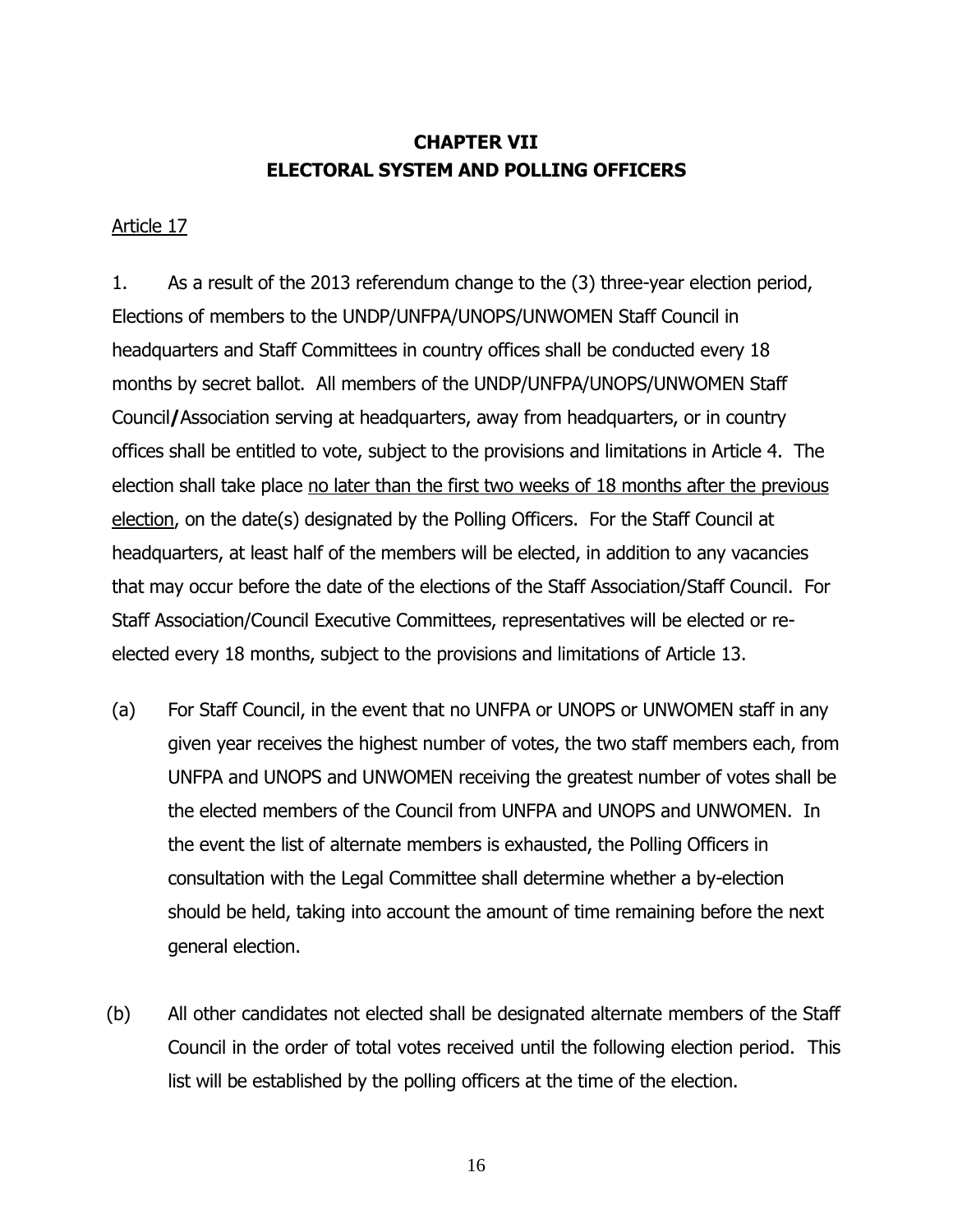- (c) An alternate who replaces a Staff Council member shall serve until the following election period.
- 2. In case of vacancies occurring during the term of office, alternate members will accede to the Staff Council/Staff Committee in the order in which their names appear on the list established by the polling officers at the last general election, provided they are presently eligible and available, and at least two of the remaining Council members are staff members assigned to UNFPA and UNOPS and UNWOMEN. In the event that none of the remaining members of the Staff Council are UNFPA or UNOPS or UNWOMEN staff, the accession of alternates will depend on the required composition of the Staff Council as stipulated in Article 6, para. 2 and Article 17, para. 1(b).

- 1. Polling Officers shall be elected by the general body of the UNDP/UNFPA/UNOPS/UNWOMEN Staff Association membership for the purpose of arranging and conducting elections and announcing results of:
	- (a) elections of the UNDP/UNFPA/UNOPS/UNWOMEN Staff Council members;
	- (b) elections of the Executive Committee of the Staff Council;
	- (c) elections of representatives of Country Offices to the Staff Association;
	- (d) by-elections at Headquarters and in the Country Offices;
	- (e) conducting of referenda; and
	- (f) recalls of Staff Council Members and Country Office Representatives.
- 2. UNDP/UNFPA/UNOPS/UNWOMEN staff members are eligible to hold the office of a Polling Officer provided the following requirements are met:
	- (a) He/she must have served at least one year at the duty station;
	- (b) At least one Polling Officer must be from the General Service category;
	- (c) In the case of Polling Officers serving in New York, at least two members must be UNFPA and UNOPS and UNWOMEN staff members.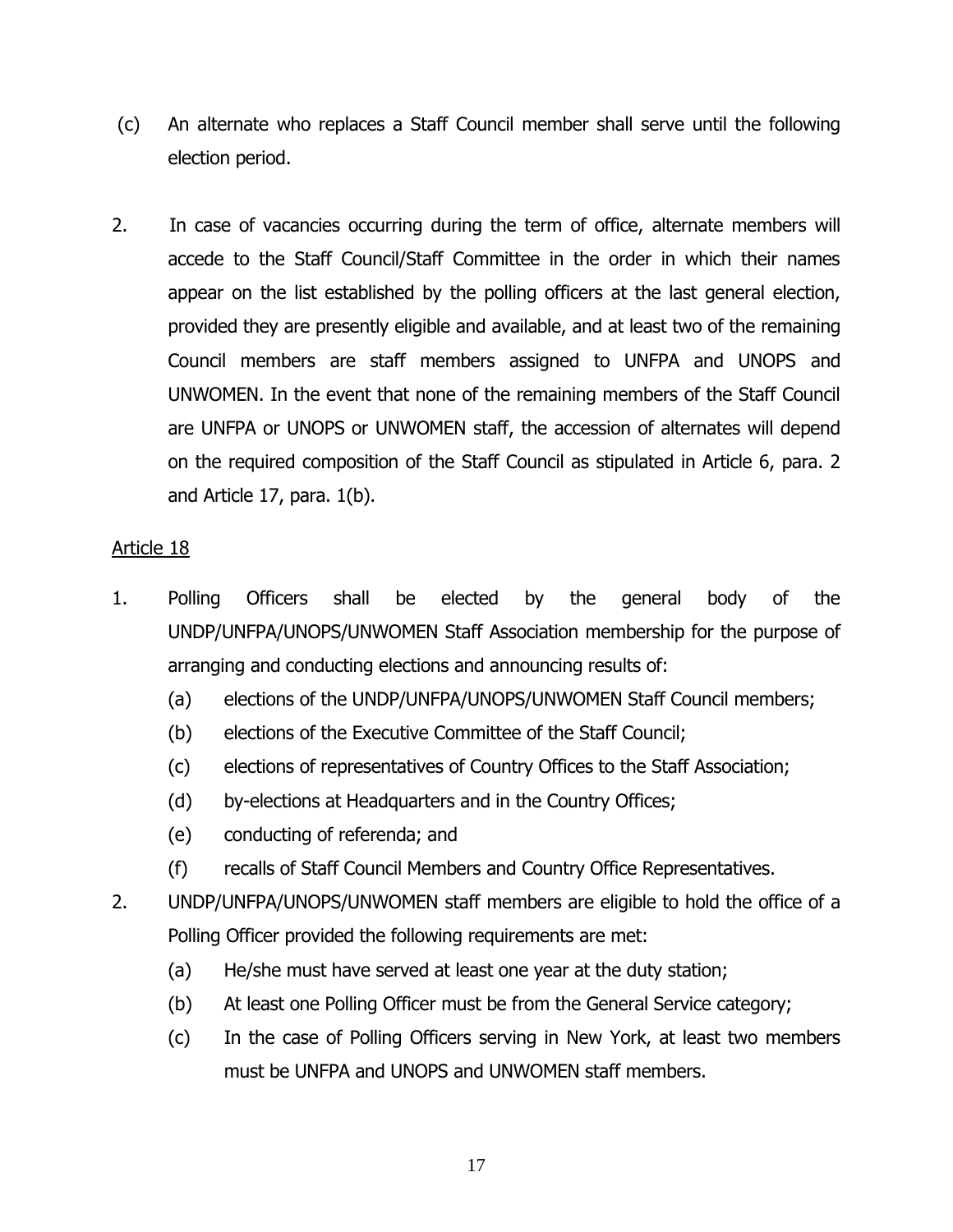- (d) Polling Officers must have at least a one-year contract with UNDP, UNFPA, UNOPS or UNWOMEN.
- 3. Nominations of Polling Officers shall be made in writing at least one week prior to the elections. For Headquarters, the UNDP/UNFPA/UNOPS/UNWOMEN staff shall elect six (6) Polling Officers, i.e., three (3) regular members, and three (3) alternate members to serve for a period of two years from the date of his/her election. At least two Polling Officers must be from each organization (UNDP/UNFPA/UNOPS/UNWOMEN). Election of Polling Officers shall be held via electronic mail and conducted by the Staff Council secretariat one month prior to the Annual General Meeting. For Country Offices, Staff Association members shall elect three Polling Officers to serve for a period of two years from the date of his/her election. At both Headquarters and in Country Offices, the Polling Officers shall elect from among themselves a Chairperson and First Vice Chairperson.
- 4. Polling Officers shall not serve for more than two consecutive terms.
- 5. Polling Officers are empowered to implement the articles of the Constitution but not to interpret the Constitution. In the event of inconsistencies in the implementation of the Constitution, the Polling Officers shall consult with the Legal Committee and the Staff Council in the application of the articles.

- 1. The UNDP/UNFPA/UNOPS/UNWOMEN Staff Council/Staff Committee shall appoint five (5) members of the Legal Committee in Headquarters and two (2) members in Country Offices. The Legal Committee's tenure is for two years from the date of appointment. The Legal Committee members shall elect among themselves a Chairperson and Vice-Chairperson.
- 2. The Staff Association at Headquarters shall elect three (3) members of the Auditing Committee for a two-year term at Headquarters and the Country Office Staff Associations shall elect one (1) auditor for a two (2) year term. Nominations of members of the Auditing Committee should take place one month before the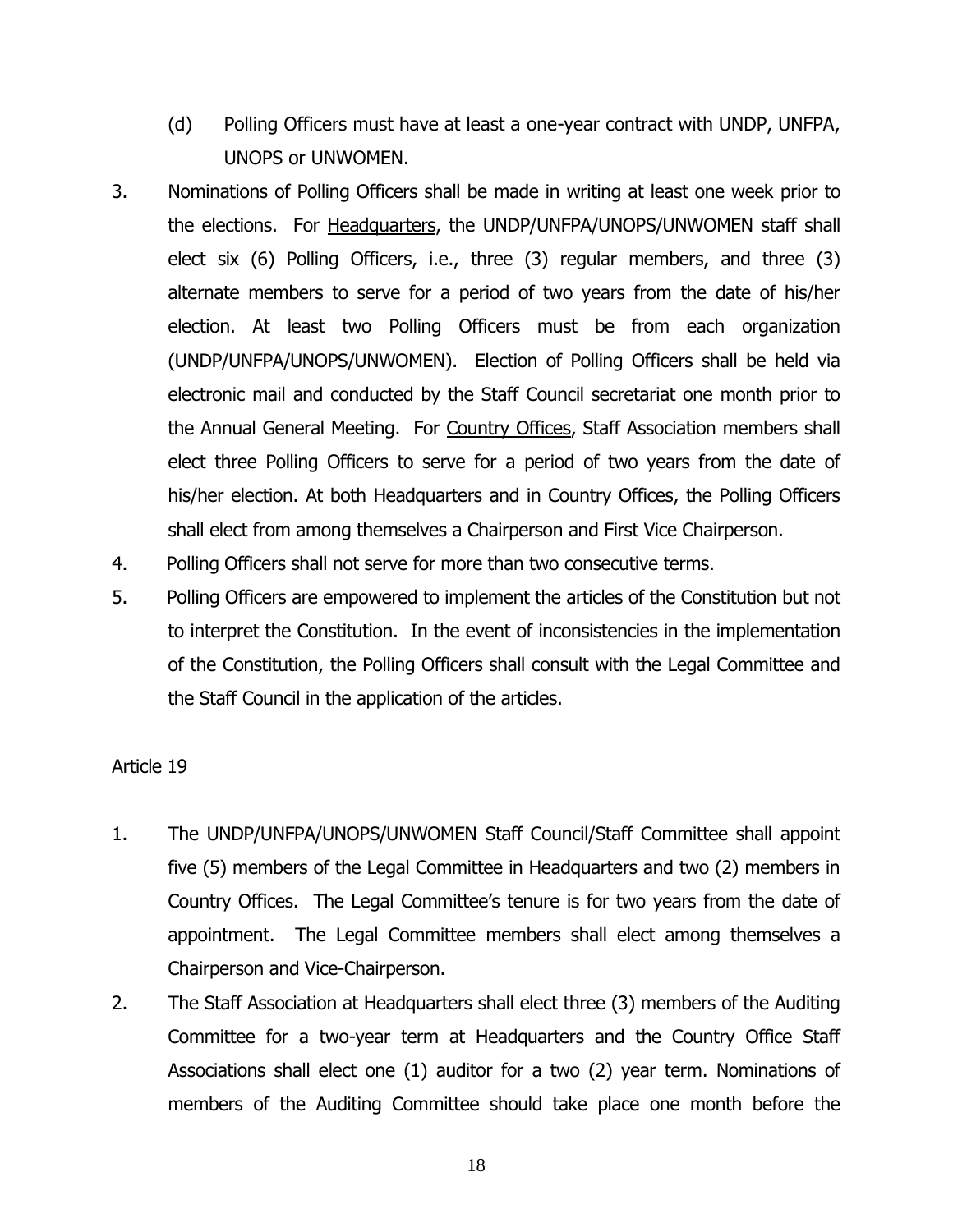General Meeting by electronic mail to be conducted by the Polling Officers. Elections should take place two weeks before the general meeting via electronic mail to be conducted by the Polling Officers. The Auditing Committee shall elect among themselves a Coordinator.

# **CHAPTER VIII RELATIONS WITH UN SYSTEM STAFF ASSOCIATIONS, UNIONS AND FEDERATIONS**

- 1. The UNDP/UNFPA/UNOPS/UNWOMEN Staff Association shall maintain close relationship with the UN system Staff Associations and Unions for the promotion of the welfare and condition of service of international civil servants.
- 2. In addition, the UNDP/UNFPA/UNOPS/UNWOMEN Staff Association may participate in the Federation of International Civil Servants Associations (FICSA) or any other international federation insofar as that participation is deemed to be in the best interest of UNDP/UNFPA/UNOPS/UNWOMEN staff at large.
- 3. The Country Offices may join with other local staff associations in the UN Common System in organizing a local Federation for common system issues affecting the duty station as long as its policies are not contrary to those of the UNDP/UNFPA/UNOPS/UNWOMEN Staff Association.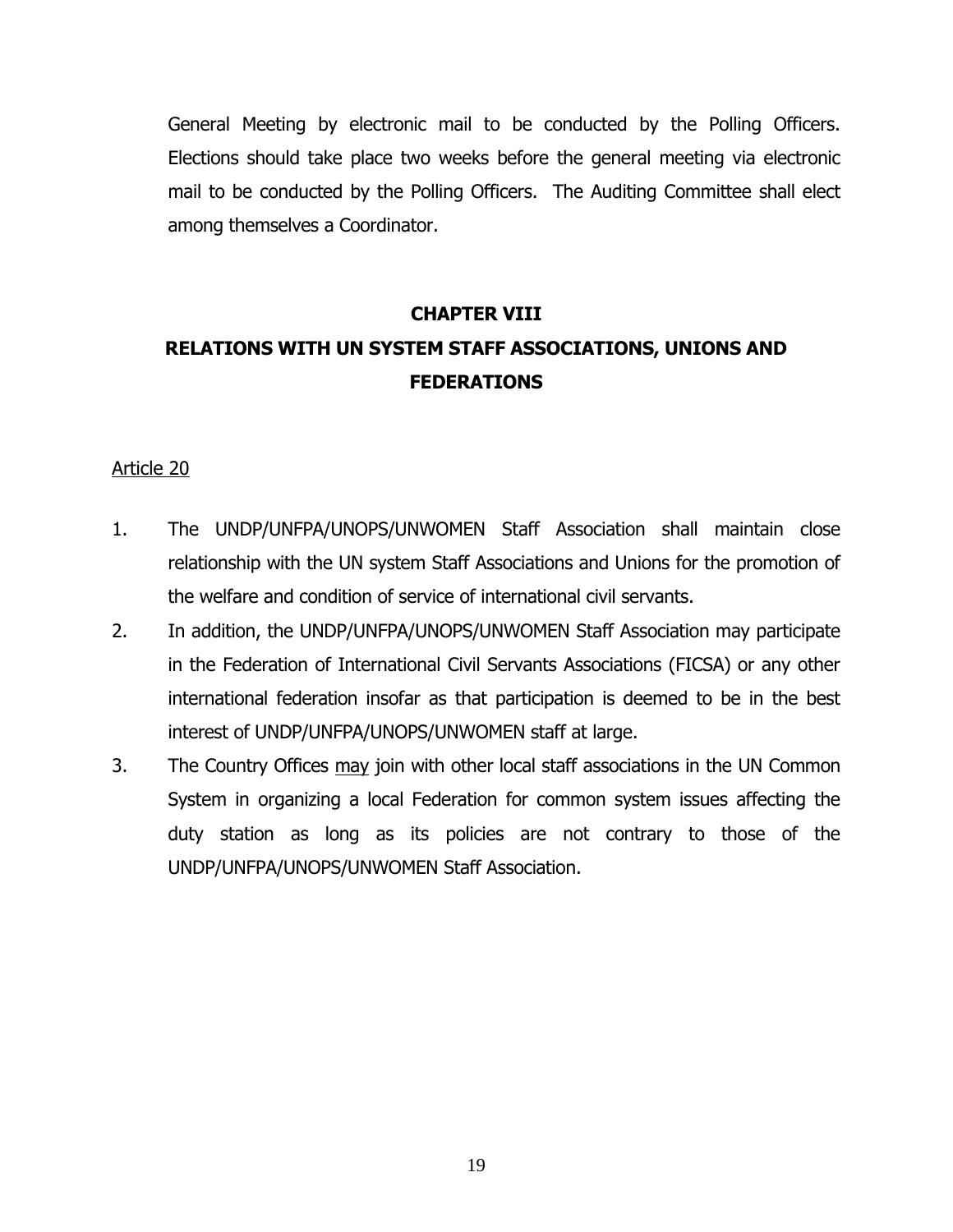# **CHAPTER IX FINANCIAL RULES \***

### Article 21

The Fiscal Year of the Association shall run from the first week of January of each year to the last week of December.

- 1. The revenue of the Staff Association shall be derived from membership dues, contributions from Staff Associations, and through fund-raising efforts as deemed necessary and advisable by the Staff Council and Staff Committees.
- 2. Every member of the Staff Association must complete a membership form and pay the recommended level of membership dues until such time he or she notifies the UNDP/UNFPA/UNOPS/UNWOMEN Staff Council at headquarters to the contrary in writing. The recommended level of dues shall be deducted from each member's payroll on a monthly basis. International staff should pay their dues to the Staff Council at Headquarters. Local staff may also contribute dues to the Staff Council at Headquarters, if they so wish.
- 3. The established level of contribution for all staff members serving in headquarters, and international staff serving away from Headquarters is:

| GS 1-4 | \$5.00  |  |  |
|--------|---------|--|--|
| GS 5-7 | \$7.00  |  |  |
| P 1-2  | \$10.00 |  |  |
| P 3-4  | \$15.00 |  |  |
| P 5    | \$20.00 |  |  |
| D 1-2  | \$25.00 |  |  |
| ASG    | \$30.00 |  |  |
| USG    | \$35.00 |  |  |
| SG     | \$40.00 |  |  |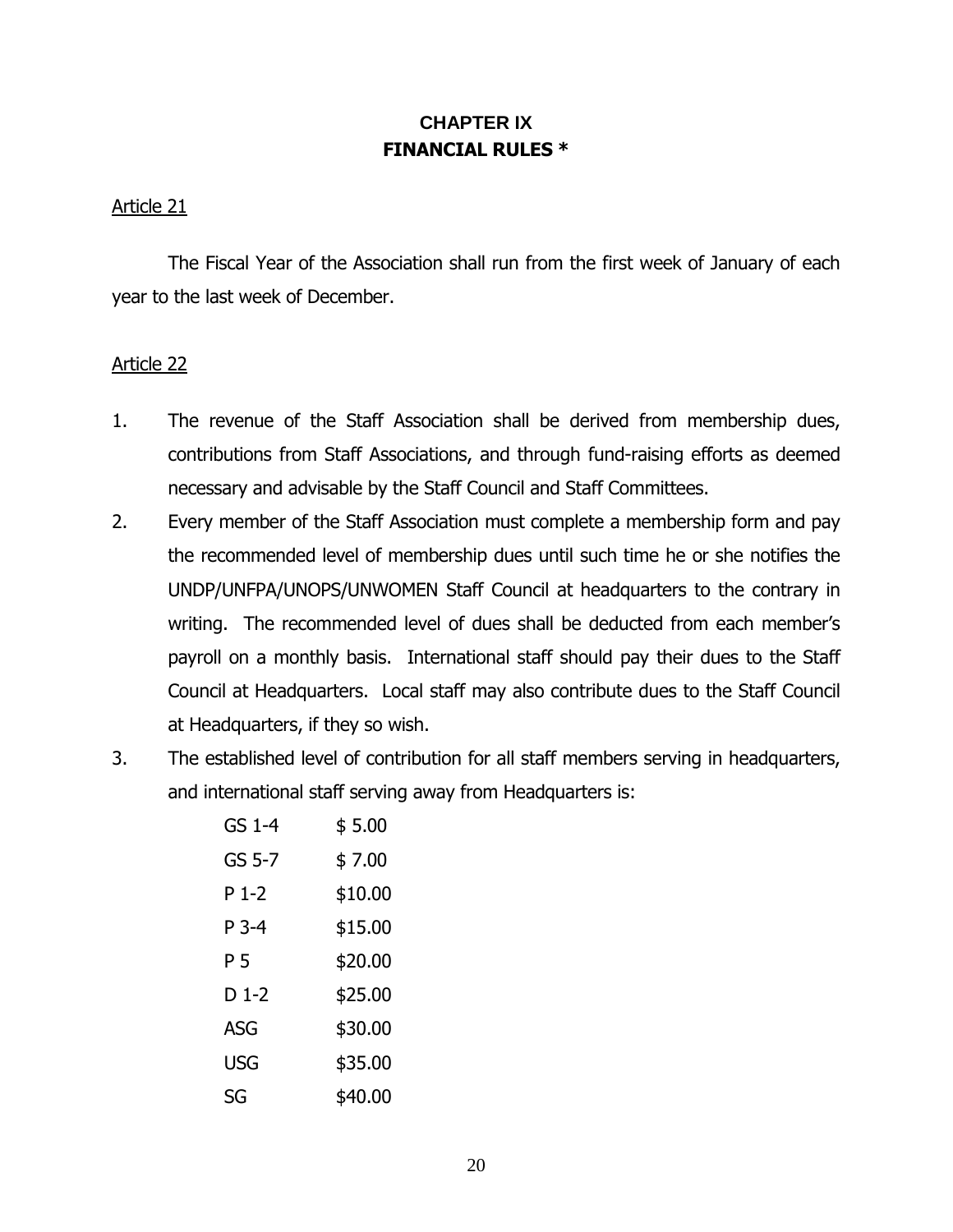4. The established level of contribution for all locally recruited staff members serving in Country Offices is one five-hundredth of the staff member's salary based on the established local currencies. International Staff shall pay the same fraction of their salaries to the Staff Association fund at Headquarters.

# Article 23

The custody of all funds shall be the responsibility of the Treasurer of the Staff Council/Staff Committee. He/she shall act as the disbursing officer and organize the collection of dues from the Association members. He/she shall present a report on finances of the UNDP/UNFPA/UNOPS/UNWOMEN Staff Association during the Annual General Meeting.

## Article 24

- 1. The Auditing Committee shall be elected two weeks before the Annual General Meeting via electronic mail to be conducted by the Polling Officers (Article 19, para.2).
- 2. The Auditing Committee shall, at all reasonable times, have free access to the accounts of the Staff Association upon which it shall make an Annual Report in writing.

# Article 25

1. The funds of the Staff Association shall be deposited in a bank to be selected by the Staff Council. All bank transactions shall be conducted over the signatures of the Treasurer and the Chairperson or in the absence of the Chairperson, the Treasurer and the First/Second Vice-Chairperson, or in the absence of the Treasurer, the Chairperson and First/Second Vice-Chairperson. For Country Offices, bank transactions shall be signed jointly by the Chairperson/Vice-Chairperson and Treasurer.

21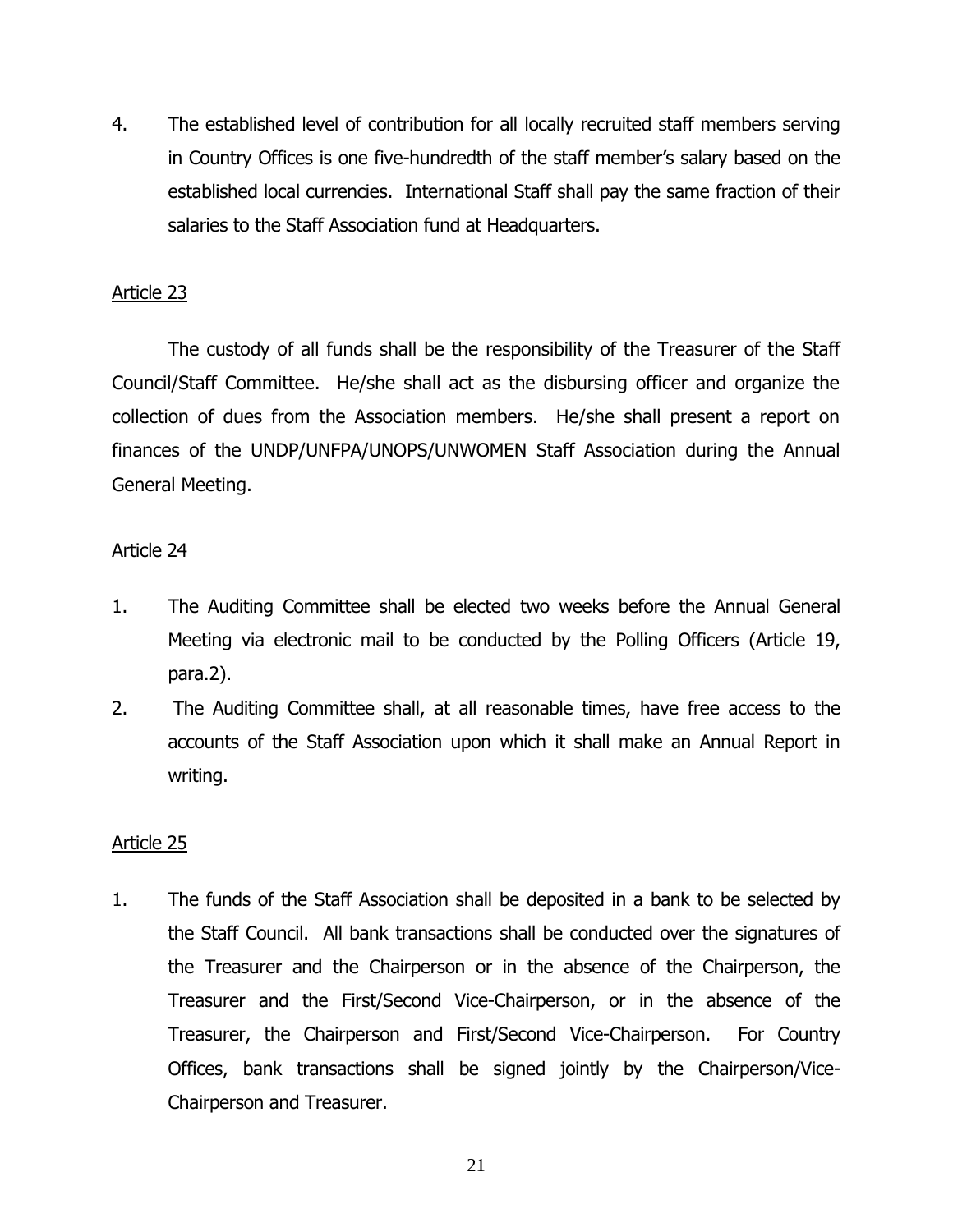2. Any expenditure pursuant to the objectives of the Staff Association may be made by the Staff Council, subject to funds being available.

# **CHAPTER X GENERAL PROVISIONS Entry into force, Amendments, Dissolution of the Association**

## Article 26

This Constitution shall enter into force five working days after certification by the Polling Officers at Headquarters of its approval by the UNDP/UNFPA/UNOPS/UNWOMEN staff by referendum (see Article 12).

## Article 27

- 1. Any amendment to this Constitution shall be made by a referendum of all members of the Staff Association conducted in accordance with Article 12.
- 2. Amendments to this Constitution shall enter into force five working days following certification by the Polling Officers at Headquarters of the result of referenda.

### Article 28

The Staff Association may be dissolved by a two-third majority of those voting in a referendum conducted in accordance with Article 12. The disposition of the Staff Association funds shall be decided by that same referendum. At least two alternatives shall be proposed by the initiators of the referendum for the disposal of the Association's funds.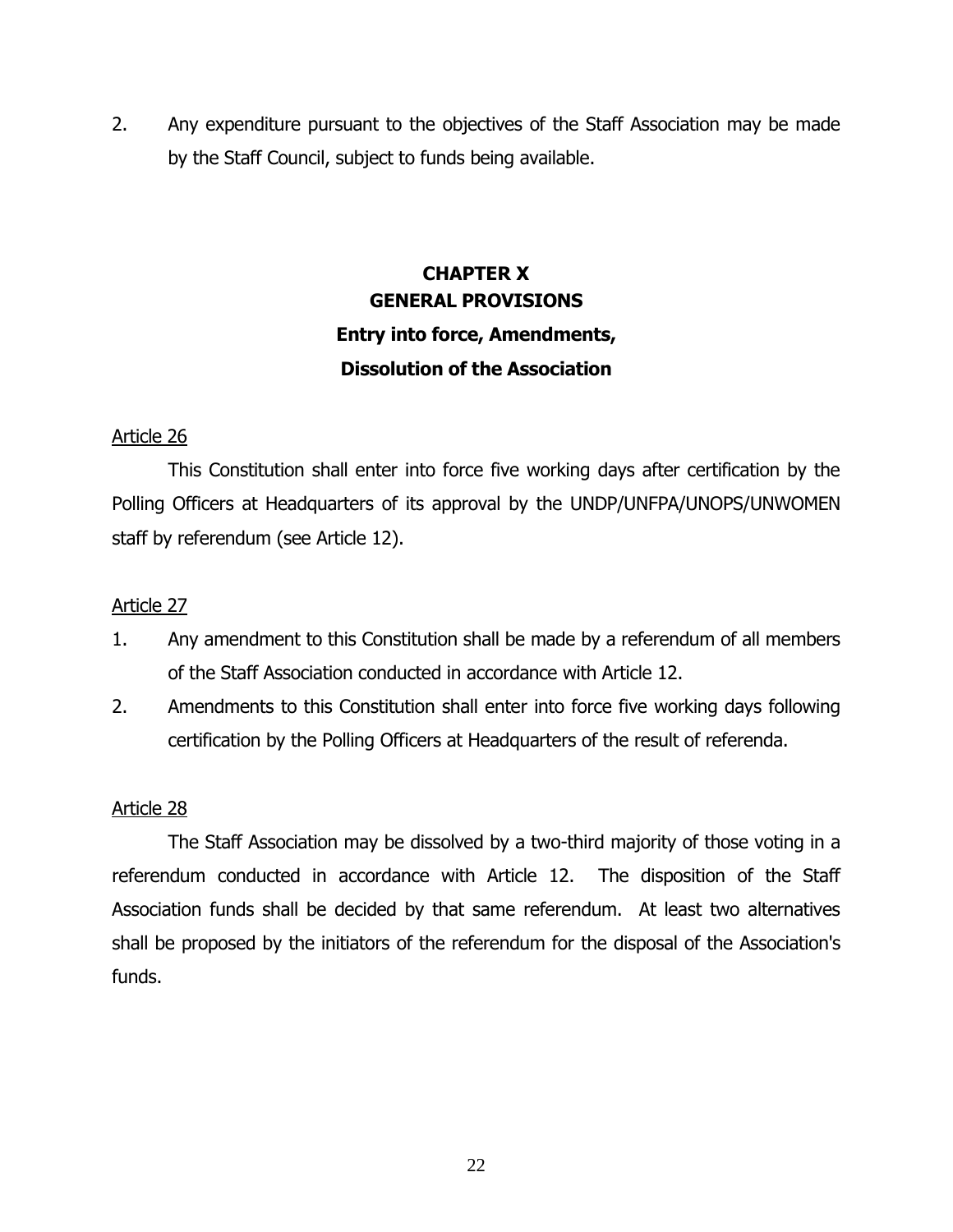### **ANNEX A**

# **RULES OF PROCEDURE OF GENERAL MEETINGS AT HEADQUARTERS AND UNIT MEETINGS IN COUNTRY OFFICES**

#### Section I - General Meetings at Headquarters

#### Rule 1

General Meetings of the Staff Association shall be held at UNDP or UNFPA Headquarters, unless convened elsewhere by a decision of the Staff Council.

#### Rule 2

The Chairman of the Staff Council shall preside over General Meetings, unless he/she specifically requests, or the General Meeting agrees by a simple majority, that the General Meeting elect a Presiding Officer for a particular occasion.

#### Rule 3

Twenty-five staff members shall constitute a quorum for General Meetings held at Headquarters. For General Meetings held at Country Offices, the local Staff Committee shall determine a suitable quorum.

#### Rule 4

The Chairperson/Presiding Officer shall declare the opening and closing of each meeting, direct its discussions, ensure observance of these rules and announce decisions. He/she shall rule on points of order. Subject to these rules, he/she shall have complete control of the proceedings and over the maintenance of order at the General Meeting.

23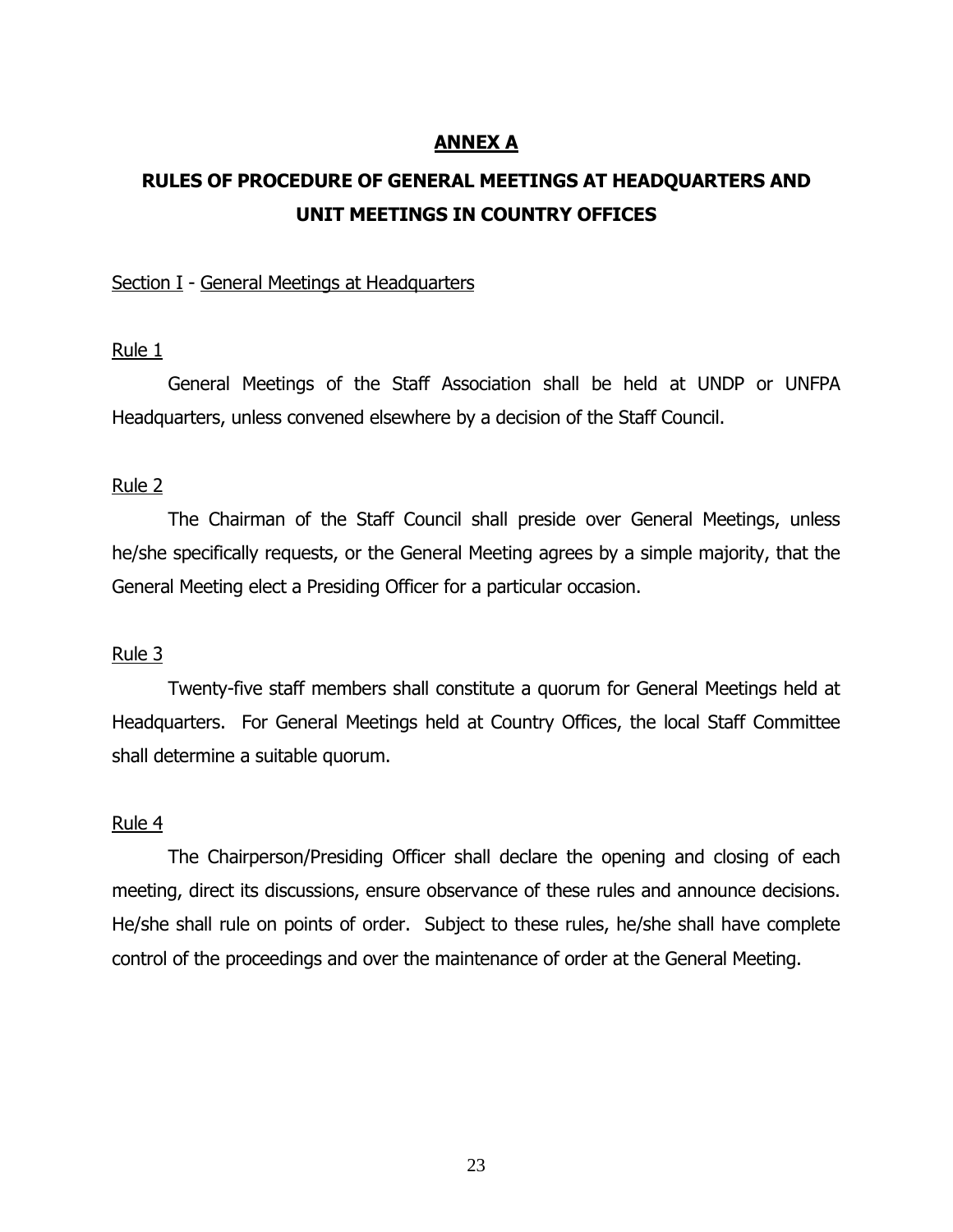No intervention by a member of the Staff Association on any agenda item shall exceed five minutes, unless a motion to permit him/her to continue is adopted by the meeting.

# Rule 6

The General Meeting shall adopt or amend the provisional agenda drawn up in accordance with the provisions of Chapter V, Article 8 of the Constitution of the Staff Association.

# Rule 7

- 1. During the discussion of any matter, a member may rise to a point of order and the point of order shall immediately be decided upon by the Chairperson/Presiding Officer, in accordance with the rules. Any member may appeal the ruling of the Chairperson/Presiding Officer. An appeal shall immediately be put to the vote and, unless overruled by a majority of the members present and voting, the Chairperson/Presiding Officer's ruling shall stand.
- 2. During the discussion of any matter, any member may propose: (a) to suspend the meeting; (b) to adjourn the meeting; (c) to adjourn the debate on the item under discussion; or (d) to close the debate on the item under discussion. In the event of disagreement from the floor, one person shall be recognized to speak in favour, and one against the motion which, thereupon shall immediately be put to a vote.
- 3. Members shall be accorded the right to speak in the order in which they apply.

# Rule 8

- 1. Draft resolutions which any member or group of staff members wish to submit to a General Meeting shall, as far as possible, be submitted in writing at least three days in advance of the meeting.
- 2. The precise final wording of any such resolution after its adoption by the General Meeting shall be determined by the Chairperson/Presiding Officer in consultation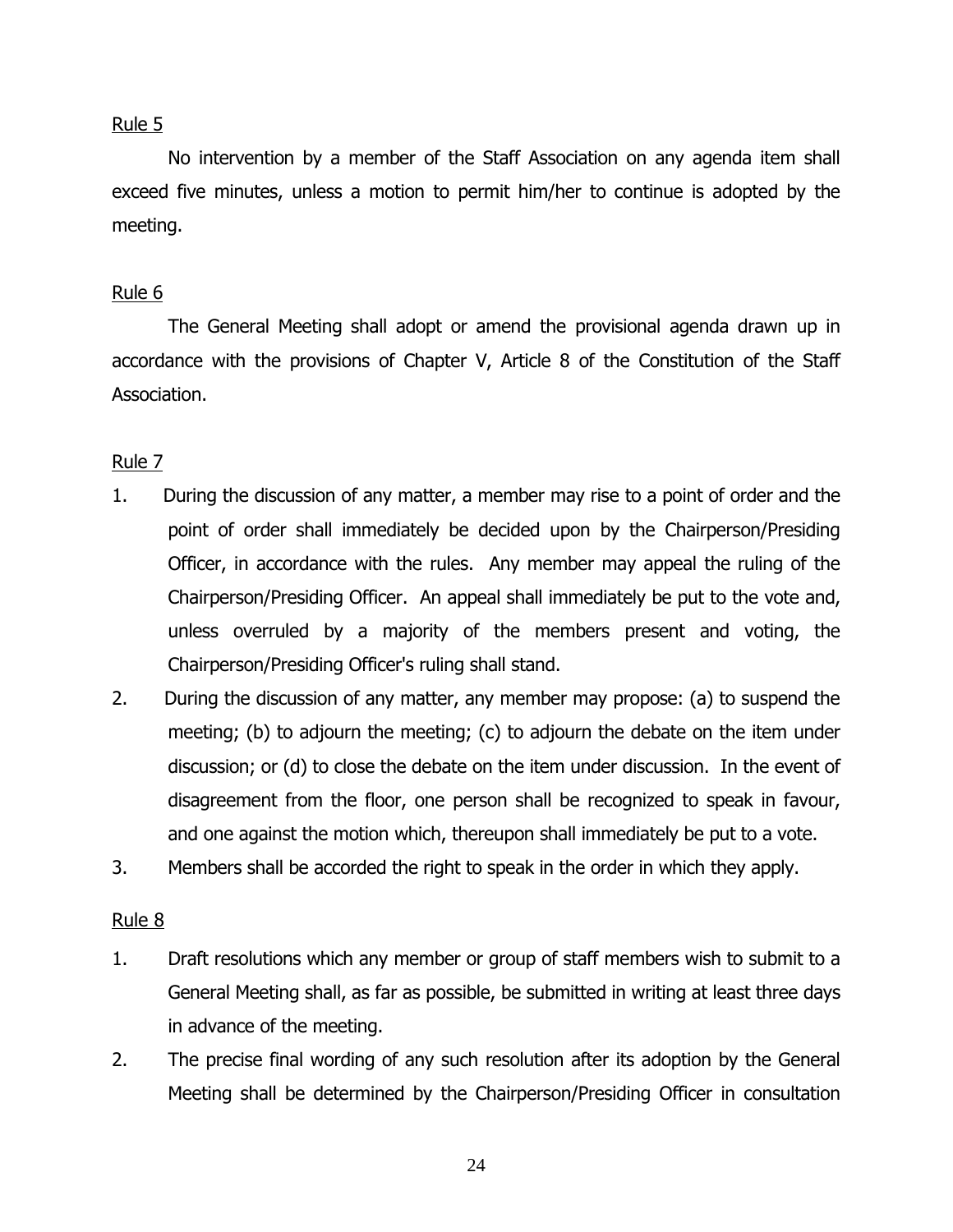with the sponsor or sponsors of the draft resolution and taking into account any amendments adopted.

# Rule 9

- 1. Each member of the Staff Association shall have one vote.
- 2. Resolutions shall be adopted by a majority of the members present and voting. For the purposes of these rules, the phrase "members present and voting" shall mean members casting an affirmative or negative vote; members who abstain from voting shall be considered as not voting.
- 3. In the event of the votes being equally divided, the proposal shall be regarded as not adopted.
- 4. If two or more proposals relate to the same question, the General Meeting shall, unless it decides otherwise, vote on the proposals in the order in which they have been submitted. The General Meeting may, after each vote on a proposal, decide whether to vote on the next proposal.
- 5. The Chairperson/Presiding Officer shall restate any motion before it is put to the vote.
- 6. Voting shall be conducted by a show of hands, unless the meeting decides that the voting should be done through secret ballot.

# Rule 10

- 1. The General Meeting shall conduct its business in the main working language or in any of the working languages of the United Nations that is understood by the majority of the staff.
- 2. The summary records of the General Meeting, in at least one working language, shall be drawn up under the responsibility of the Chairperson/Presiding Officer.
- 3. The summary records shall be available to any member of the Staff Association.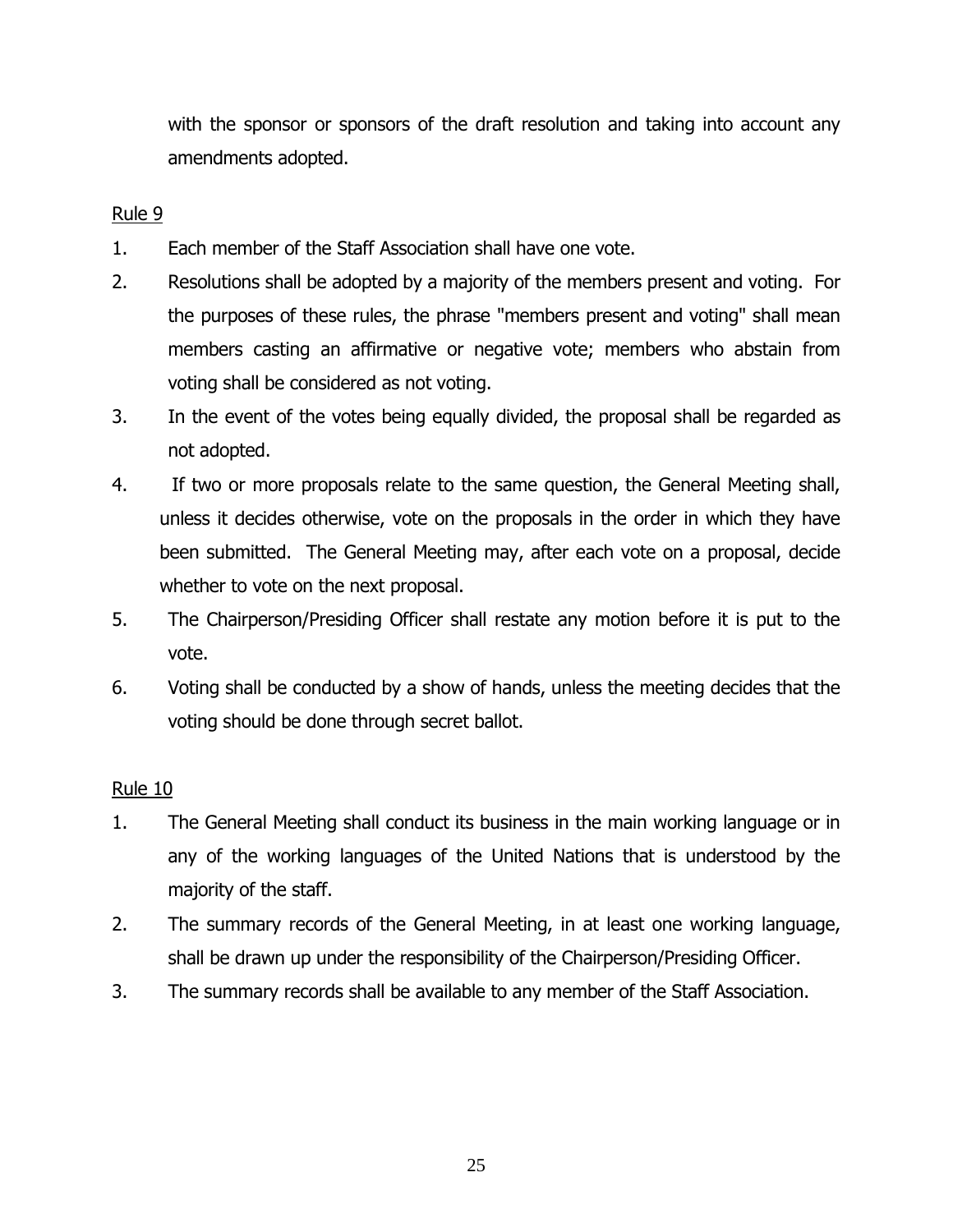On any matter not provided for in the present Rules of Procedure, the Chairperson/Presiding Officer shall decide, subject to an appeal from his/her decision in accordance with Rule 7, paragraph 1.

### Section II - Unit Meetings in Country Offices

The above Rules of Procedure shall be taken as a guide for unit meetings in Country Offices. In Country Offices, the Chairperson shall convene unit meetings. With prior mutual agreement, one representative shall preside over the proceedings, unless the unit meeting decides to elect a Presiding Officer for that purpose.

### **ANNEX B**

# **ORGANIZATION AND RULES OF PROCEDURE OF THE UNDP/UNFPA/UNOPS/UNWOMEN STAFF COUNCIL**

### I. Organization

1. The UNDP/UNFPA/UNOPS/UNWOMEN Staff Council (hereinafter referred to as the Council) shall annually comprise of eleven to thirteen members elected annually by secret ballot by UNDP/UNFPA/UNOPS/UNWOMEN staff members serving at Headquarters and in the field as specified in Article 17 of the Constitution.

### A. Executive Committee

2. The Council shall elect by secret ballot the following officers at its first meeting to be held within one week after the announcement of the result of the elections at Headquarters and in Country Offices: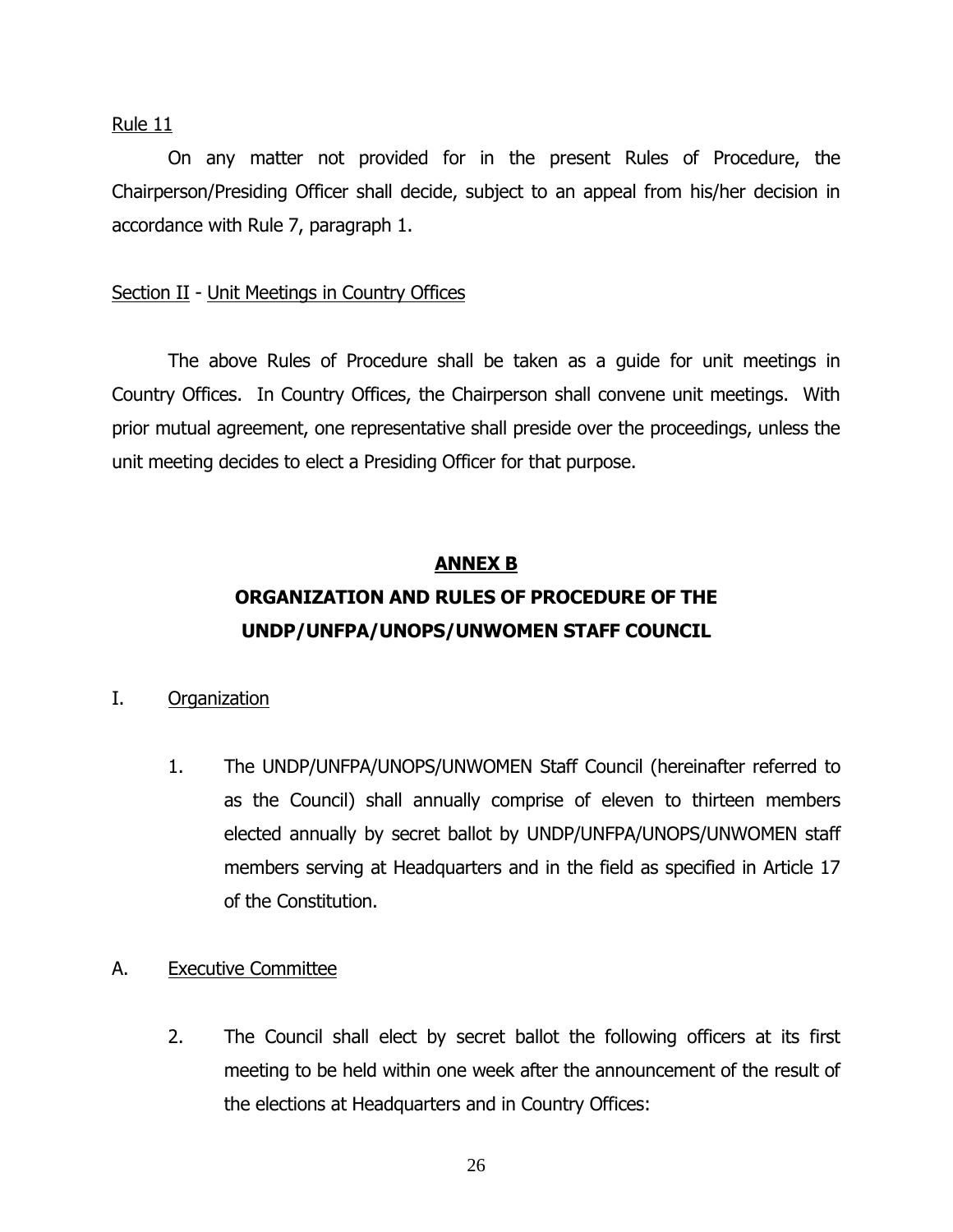**Chairperson** First Vice-Chairperson Second Vice-Chairperson General Secretary **Treasurer** 

- 3. The Chairperson shall be the Chief Executive Officer of the Staff Council and subject to agreement by a quorum of the Staff Council constituting five (5) members be the main spokesperson of the Staff Council and the UNDP/UNFPA/UNOPS/UNWOMEN Staff Association.
- 4. In the absence of the Chairperson, his place shall be taken by the First Vice-Chairperson, and in the latter's absence by the Second Vice-Chairperson, then the General Secretary, then the Treasurer.
- 5. The General Secretary shall assist the Chairperson in the organization of meetings and documentation, maintenance of records and correspondence. He/she shall have the responsibility for Agendas and Minutes of meetings.
- 6. The Treasurer shall be the Chief Financial Officer of the UNDP/UNFPA/ UNOPS/UNWOMEN Staff Council (see also Annex C).
- 7. A call for a vote of no-confidence in the Chairperson or any other Executive Committee member shall be put on the Agenda of a regular Council meeting at the written request of at least seven (7) members of the Council and be presented to the Polling and Legal Officers. A vote of no-confidence should be presented with supporting documents. The defendant should be allowed to present his/her case before a decision is made.
- 8. A vote of no-confidence shall go through by a majority of nine (9) members of the full Council. A Chairperson or any other member of the Executive Committee member can be recalled from office by nine (9) members of the full Council. The Polling Officers will call a meeting of the Council to elect a new member to the vacant post.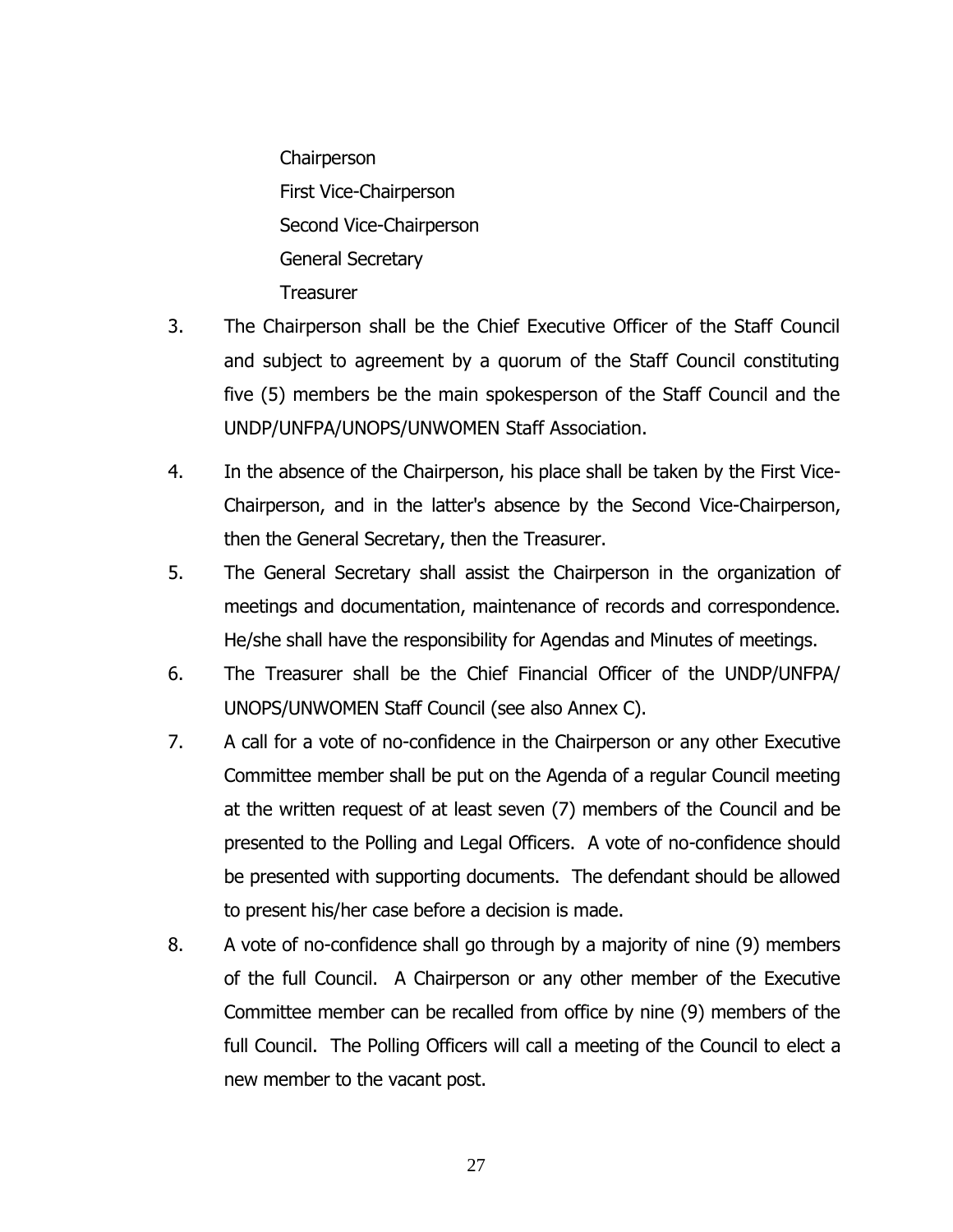### B. Programme of Work

- 9. After the election of the Executive Committee, the Council shall review the report of its predecessor Council and establish its proposed Programme of Work and Estimates of Expenditure. The estimates of expenditure shall be circulated to all staff prior to convening a General Meeting at Headquarters.
- 10. Once approved by the General Meeting, both the Programme of Work, which shall be reviewed from time to time, and the Estimates of Expenditure (from then on to be termed the Budget) shall constitute a mandate for the Council.
- 11. Issues not included in the Programme of Work, as originally adopted, may be brought to the attention of the Council through any member of the Council. The Council's position on such issues shall be established collectively by the Council.
- 12. Decisions by consensus taken by the Council shall be binding on all its members. Decisions taken by preceding Councils shall be binding on the present Council. Request for a reversal of any decision shall be put on the agenda of a regular Council meeting at the written request of seven (7) Council members. A reversal shall go through by a majority of nine (9) members of the full Council.

# C. Sub-Committees, Working Groups

13. The Council may set up such sub-committees or working groups as are regarded necessary to deal with matters included in the Programme of Work. It may also assign relevant roles to individual Council members.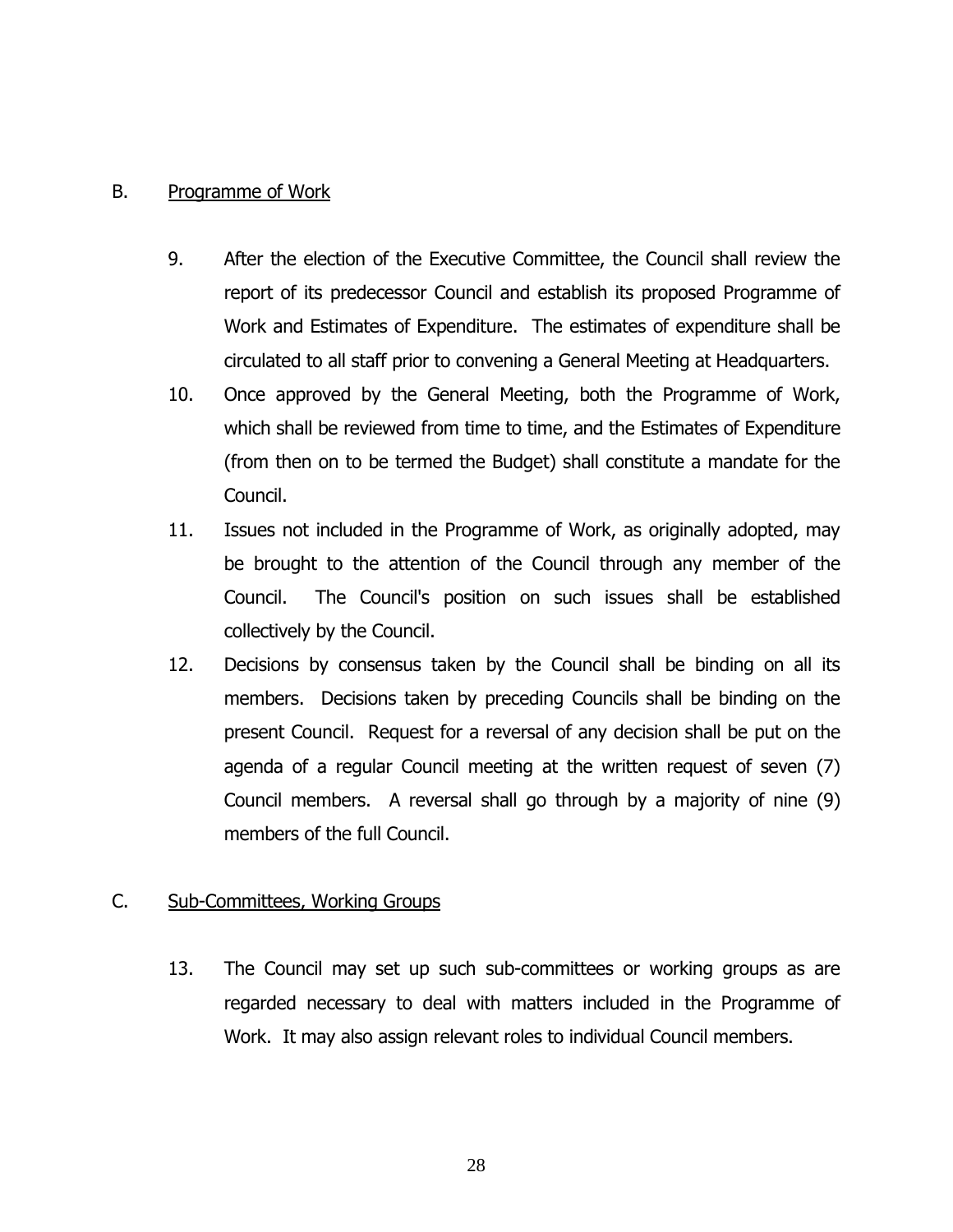# D. Consultations and Negotiations

- 14. The Council shall be represented in any joint UNDP, UNFPA, UNOPS or UNWOMEN Administration/Staff consultative machinery [Consultative Group on Staff Matters (CGSM), Staff Management Forum (SMF/UNFPA)] and Staff Management Consultative Group (SMCG/UNOPS).
- 15. In other consultations with the UNDP, UNFPA, UNOPS, or UNWOMEN Administrator and Executive Directors and their representatives, the Council shall normally be represented by at least two Council members, one of whom should be a member of the Executive Committee. Additional members of the Council may attend depending on the issues to be discussed.
- 16. The Council shall consult the UNDP, UNFPA, UNOPS and UNWOMEN staff at large through general meetings, unit meetings, referenda, questionnaires, and circulars, as necessary, on issues of concern to the staff.
- II. Rules of Procedure

### Meetings

- 17. The first meeting of the Council following its election shall be convened by the Polling Officers within one week of the announcement of the results. The Chairperson of the Polling Officers shall preside over the meeting until the incoming members of the Executive Committee are elected.
- 18. The Chairperson of the Council shall preside over meetings of the Council; also normally General Meetings at Headquarters (see Annex A, Rules 2 and 4).
- 19. Council meetings shall normally be open, unless otherwise decided by the Council.
- 20. Regular meetings of the full Council shall be held normally once a week. Five Council members shall constitute a quorum. In the absence of a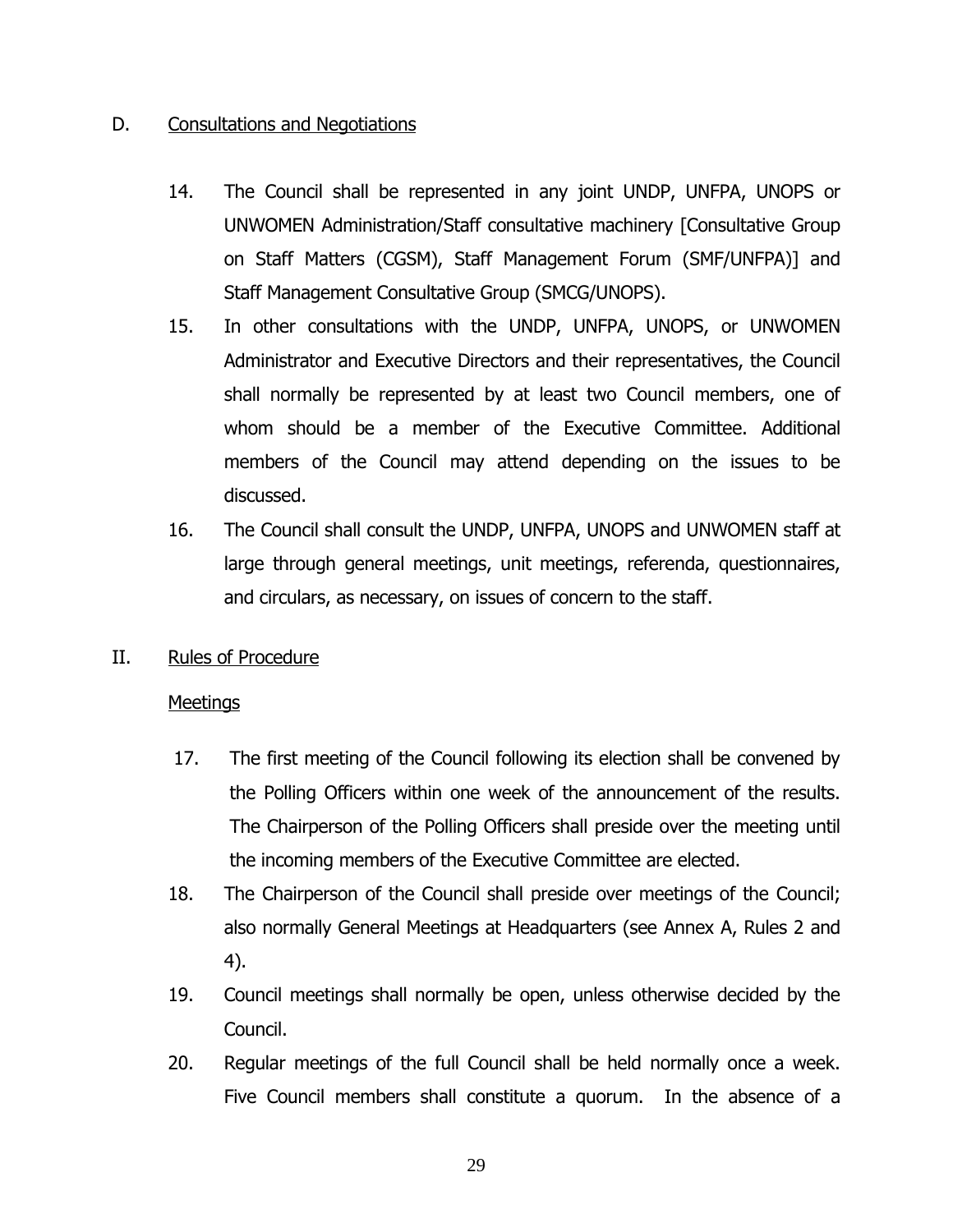quorum, informal meetings may be held by the Council members present for discussion of business.

- 21. No decision shall be taken by the Council without a quorum.
- 22. Regular meetings of the Executive Committee shall be held at least once a month. Three members of the Executive Committee constitute a quorum.
- 23. Decisions of the Council shall be implemented by the Executive Committee.

## E. Participation of other UNDP/UNFPA/UNOPS/UNWOMEN Staff

- 24. The Council may invite any staff member of the UNDP, UNFPA, UNOPS or UNWOMEN to participate in its meetings on any matter without the right to vote.
- 25. The Council may appoint any staff member of UNDP, UNFPA, UNOPS or UNWOMEN to represent the Staff Council in special meetings.

### F. Suspension of Rules of Procedure

26. Any of these rules may be amended or suspended by majority of 6 of the Council members.

# **Annex C FINANCIAL RULES OF THE UNDP/UNFPA/UNOPS/UNWOMEN STAFF COUNCIL**

#### Rule 1

Any one of the four signatories (Chairperson, First/Second Vice-Chair, and Treasurer) shall be empowered to make expenditure of up to \$100 on any single item or purpose. For expenditures from \$101 to \$1,000 for any individual item or purpose, any two of the four signatories shall be required provided that he/she informs the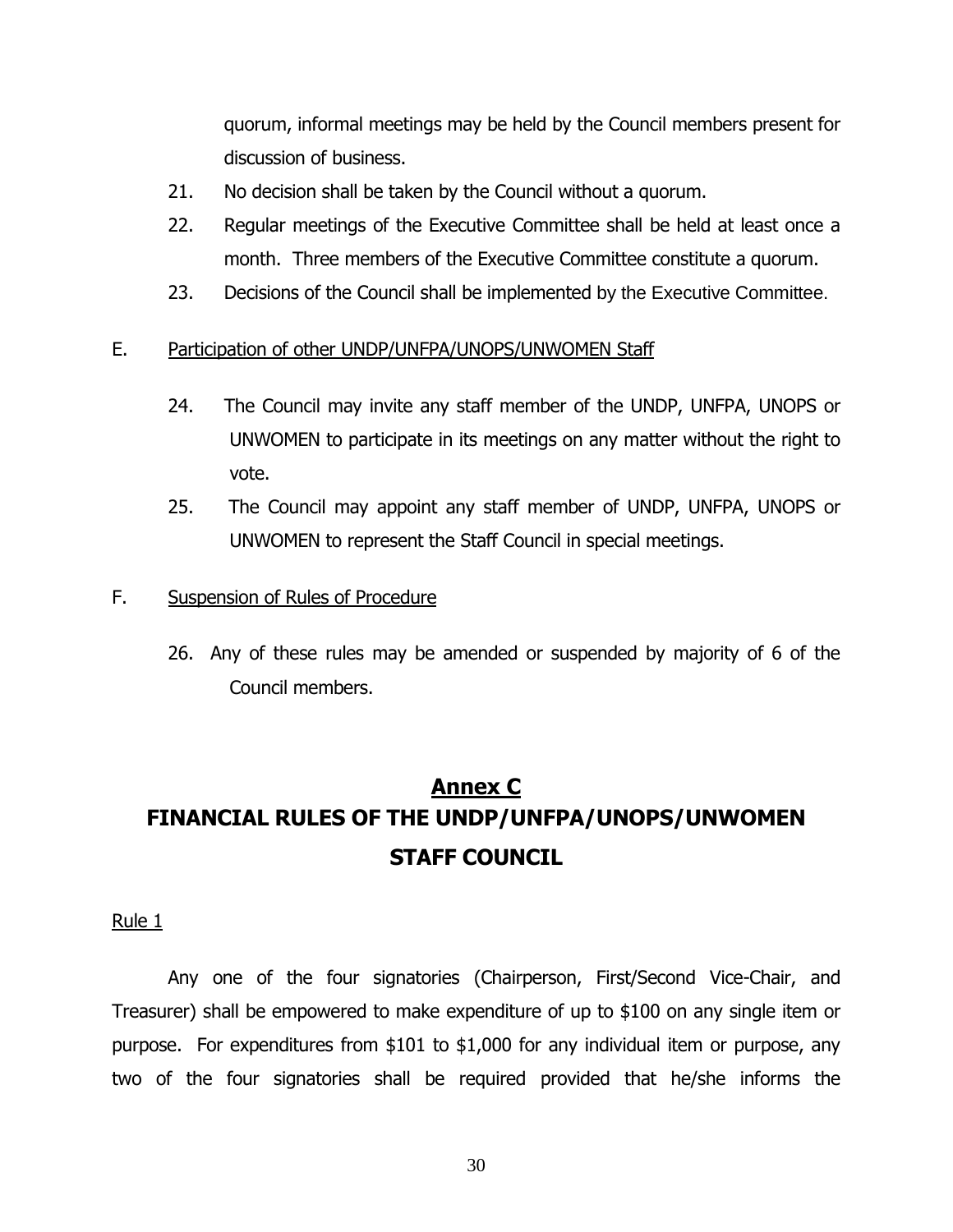UNDP/UNFPA/UNOPS/UNWOMEN Staff Council of each transaction. For expenditures exceeding \$1,000 for any individual item or purpose, endorsement of a minimum of three (3) members of the UNDP/UNFPA/UNOPS/UNWOMEN Staff Council shall be required.

#### Rule 2

The Staff Council shall establish a panel of four of its members for signing cheques and other financial transactions on behalf of the Staff Association. Normally, authorized signatories will be the Chairperson and the Treasurer jointly. In the event of the absence of one, the First/Second Vice-Chairperson shall be authorized to sign jointly with the other signatory.

#### Rule 3

Normally, the Treasurer shall cause to be deposited into a checking account of a regular commercial bank or credit union, a sum not exceeding one thousand dollars (\$1,000), and the balance of the funds of the Association shall be deposited in an interest bearing account, except that the Staff Council may cause such funds to be invested in such securities as shall be legal for a savings bank or credit union in the city where the Headquarters of UNDP is located.

#### Rule 4

The collection of dues from Association members shall be organized by the Treasurer, subject to Article 22 of this Constitution.

#### Rule 5

The Staff Council financial rules may be amended by a vote of a majority of six of the members of the Staff Council. Before voting on a proposed amendment to the financial rules, the Staff Council shall obtain a report on it from an ad hoc committee to be appointed for this purpose. This report shall be circulated to all

31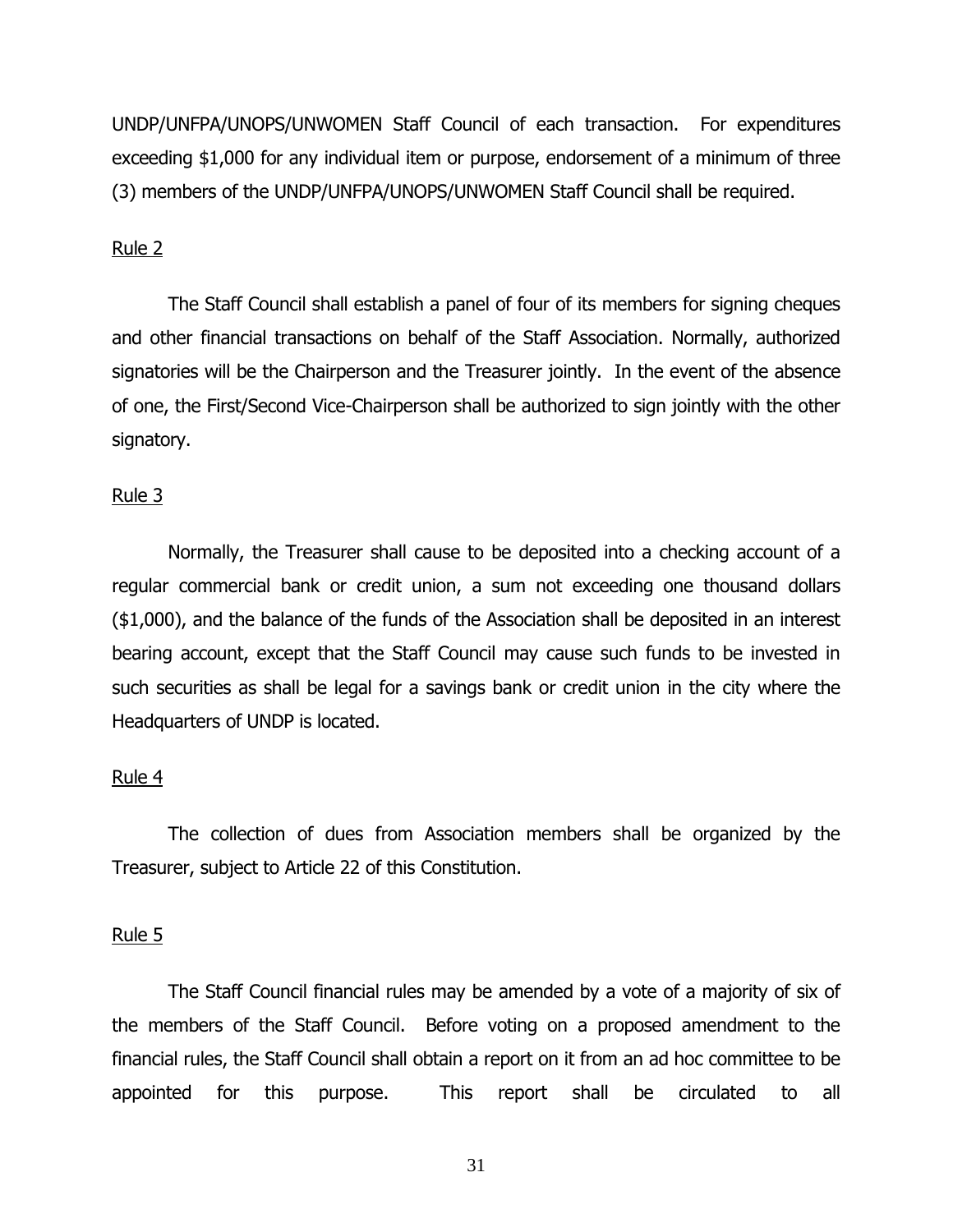UNDP/UNFPA/UNOPS/UNWOMEN staff before the meeting in which the Staff Council votes on the proposed amendment.

### Rule 6

The Staff Council is authorized to make advances in an amount not exceeding \$2,000 to defray expenses related to the organization of special fund-raising projects/ activities organized by the Paul Hoffman Fund or other Staff Council committees provided the advance is reimbursed to the Staff Council within one month after the event. Approval of the Staff Council shall be required in such instance.

## Rule 7

The Executive Committee is authorized to clear the disbursement of dues owed to UN system unions or federations to which the Staff Association belongs based on a schedule of quarterly payments and subject to availability of funds.

# **ANNEX D ORGANIZATION AND RULES OF PROCEDURES OF ELECTIONS**

### Rule 1

The Polling Officers shall be responsible for arranging, conducting and announcing results of elections to the Staff Council and Country Office representatives. The date of elections for the members of the UNDP/UNFPA/UNOPS/UNWOMEN Staff Council, in accordance with the provisions of Article 17, shall be set annually by the Polling Officers at Headquarters and notified by them to the Polling Officers in the country. The date of annual elections of Country Office representatives shall be set by the Polling Officers at the respective Country Offices.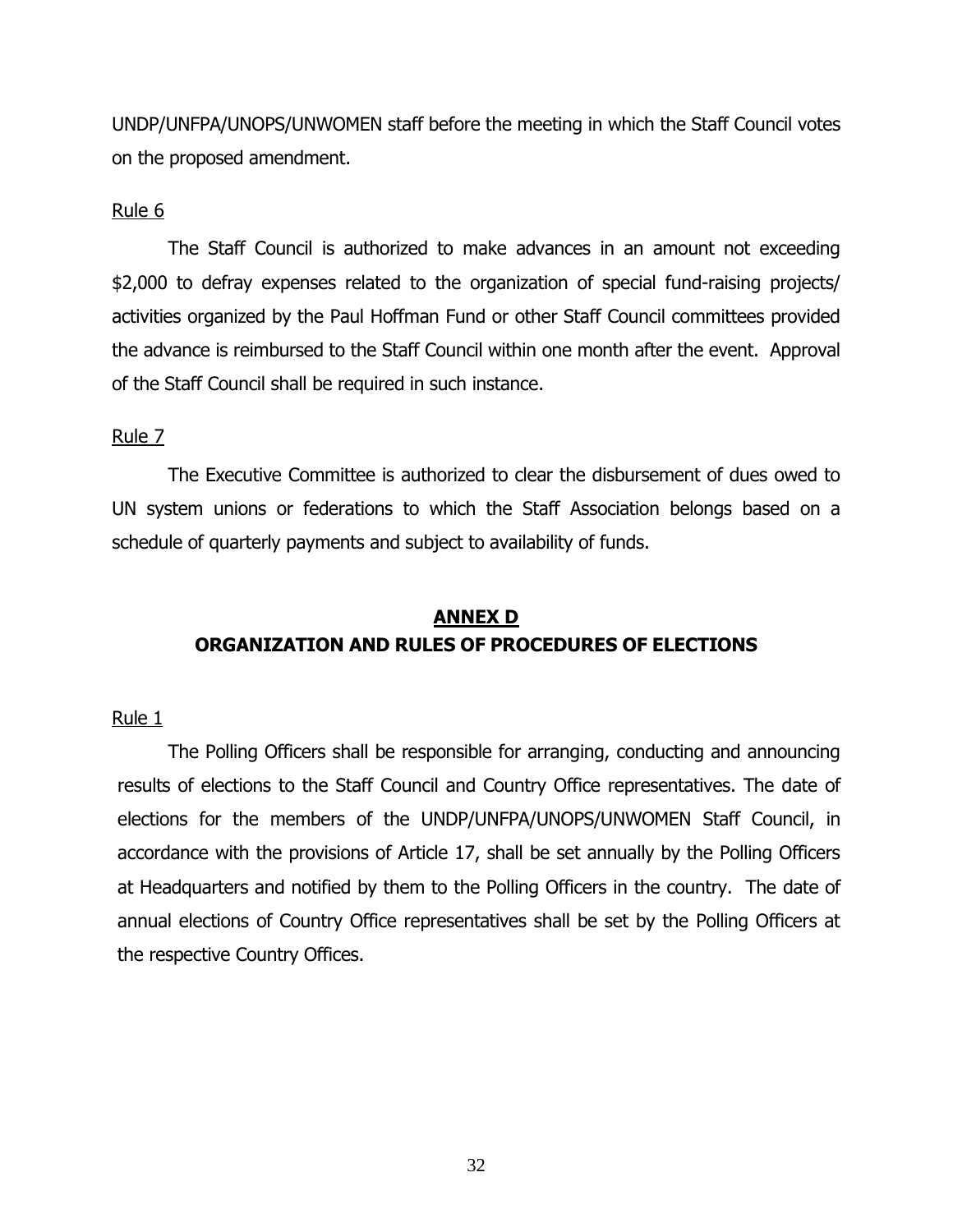The Polling Officers shall invite nominations of candidates no later than six weeks prior to the general elections on forms reproduced as in Annex E. The submission of candidates should be not later than 4 weeks prior to the election.

#### Rule 3

Upon the occurrence of vacancies in Country Offices, by-elections shall be held within one month of the announcement of the vacancy. The Polling Officers shall receive nominations two weeks prior to the elections on forms similar to those reproduced in Annex E.

#### Rule 4

The Polling Officers shall obtain from the Office of Human Resources and in the case of Country Units from the Resident Representatives, the list of all staff members of the UNDP/UNFPA/UNOPS/UNWOMEN Staff Association and shall conduct and supervise the secret balloting. In the case of elections to the Staff Council the Chairperson of the Polling Officers shall also ascertain from the office of the Staff Council whether or not each proposed candidate is paying his/her dues and is therefore eligible to stand for election. Likewise in the case of field service, professional or higher grades of staff wishing to stand for office in Country Offices, the polling officers shall ascertain from the office of the Staff Council if the proposed candidate is paying his/her dues to the Staff Association as required by Article 13 para. 4(b).

#### Rule 5

The results of the elections and by-elections shall be announced by the Chairperson of the Polling Officers within one week of the holding of the elections in the case of Headquarters and, within 24 hours in the case of elections in duty stations.

33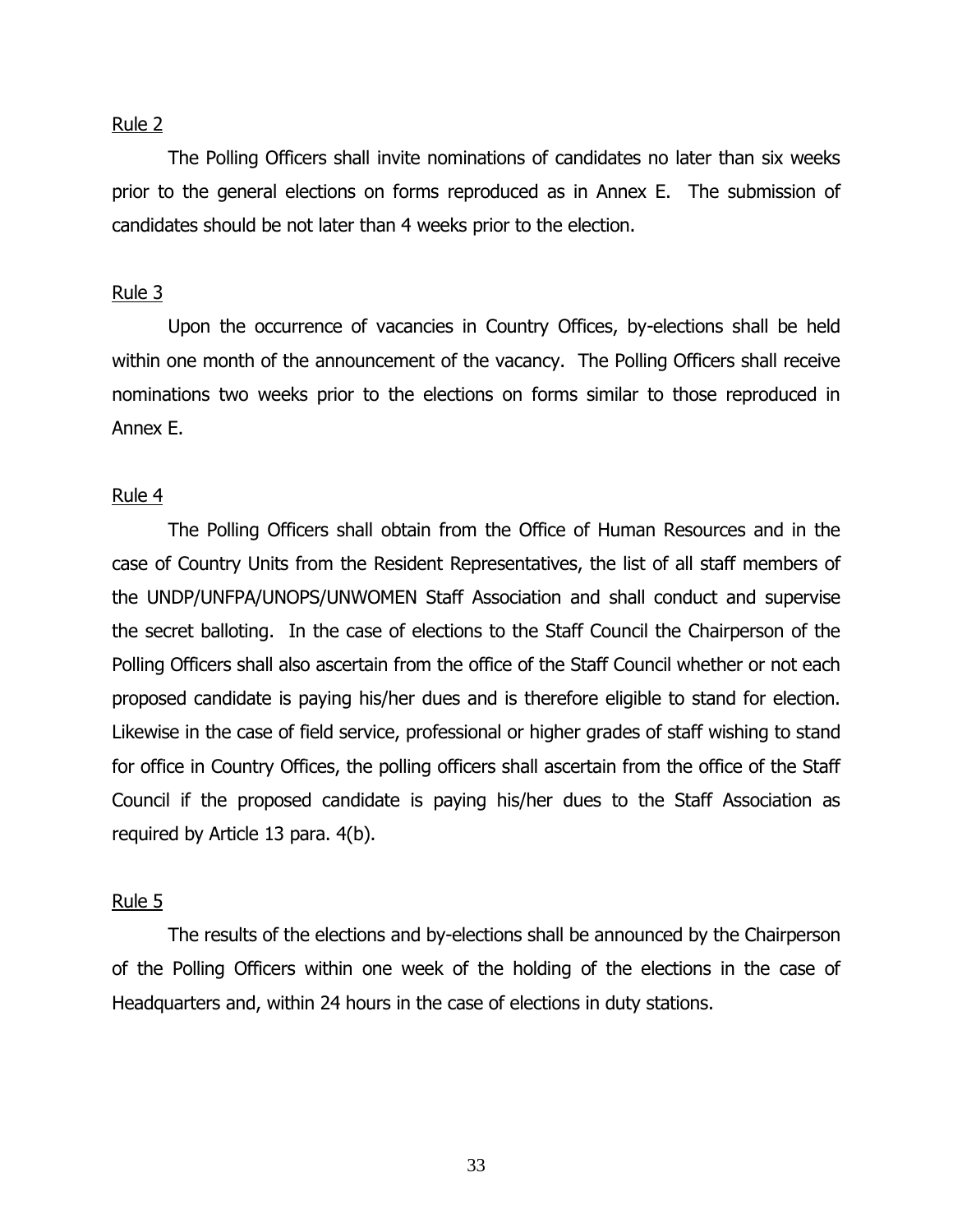The annual election of Country Office representatives and alternate representatives will be conducted by secret ballot locally. The names of Country Office representatives and alternates shall be communicated by the Polling Officers in Country Offices to the Polling Officers at UNDP Headquarters.

#### Rule 7

The Chairperson of the Polling Officers shall preside over the first meeting of the newly elected Staff Council until the incoming Executive Committee is elected by a secret ballot organized and supervised by the Polling Officers. The election of the Staff Council Executive Officers shall be in this order: election of Chairperson, First Vice-Chairperson, Second Vice-Chairperson, General Secretary and Treasurer.

#### Rule 8

The Polling Officers shall be responsible for arranging, conducting and announcing results of referenda and recalls as specified in this Constitution.

#### Rule 9

The Polling Officers shall, upon announcement by the Staff Council of general or extraordinary meetings, be responsible for counting of votes on resolutions presented at general or extraordinary meetings.

#### Rule 10

On any election matter referred to the Polling Officers by the Country Office, the Polling Officers, in consultation with the Legal Committee of the Staff Council, shall provide the necessary advice to the source of the query.

34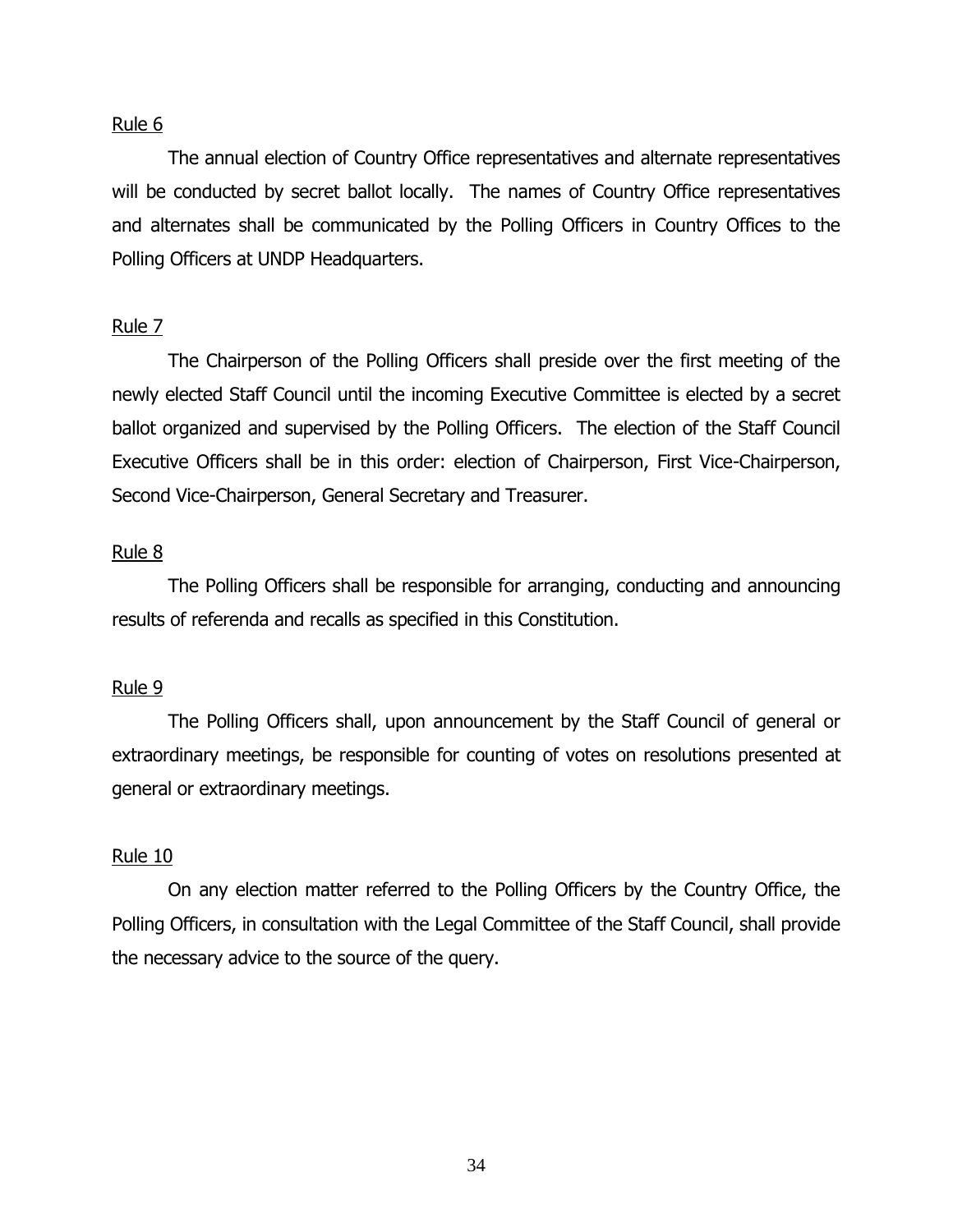While holding the office of a Polling Officer, a staff member shall not qualify to serve on the UNDP/UNFPA/UNOPS/UNWOMEN Staff Council or as the Country Office representative of the Staff Association.

# Rule 12

 Ballots used for elections, by-elections, recalls, referenda, shall be disposed of within two months from the elections.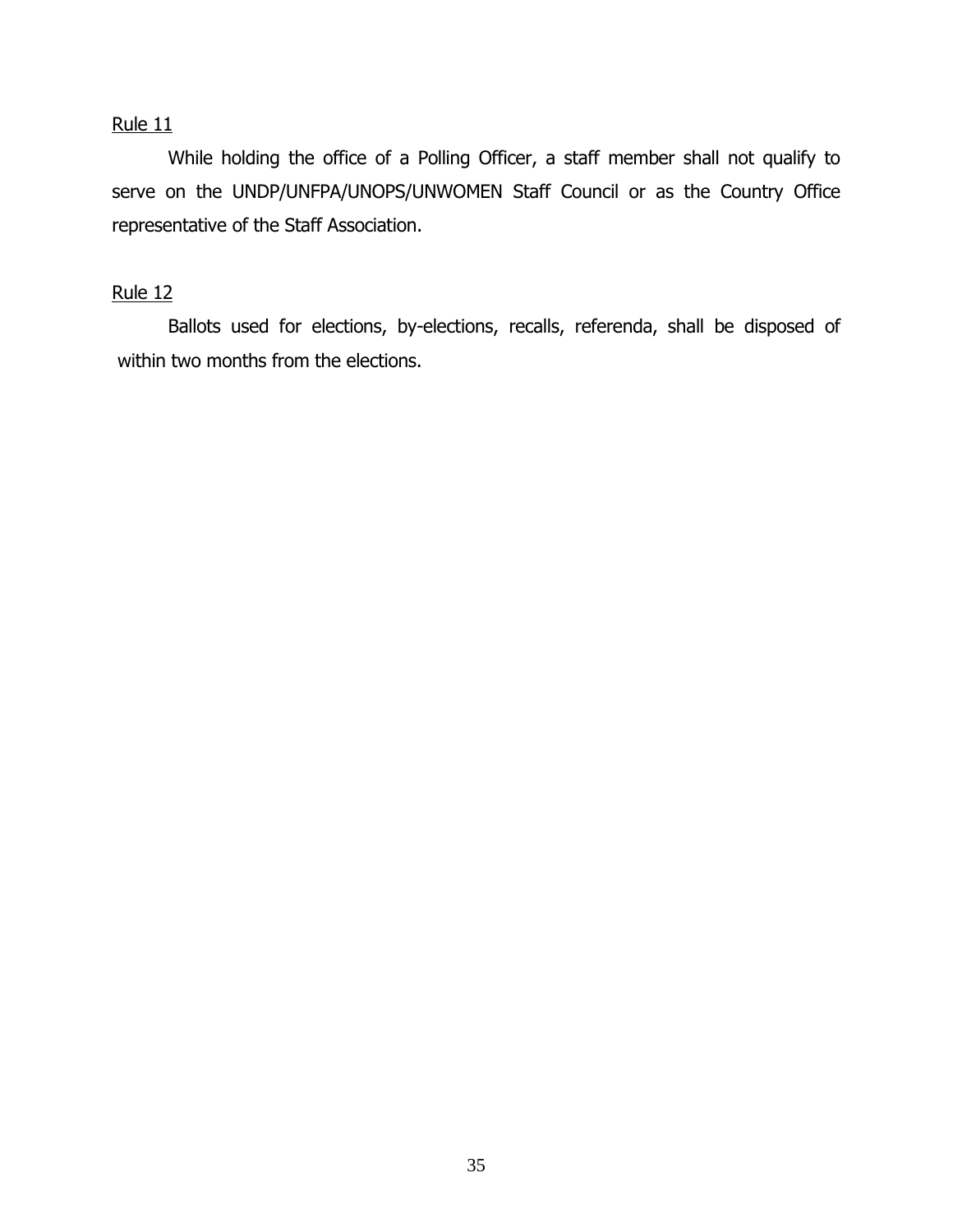# **UNDP/UNFPA/UNOPS/UNWOMEN STAFF COUNCIL CONTRIBUTION FORM**

(For STAFF in New York and Geneva and International Professional Staff in Country Offices)

**(Please print or type)**

**I \_\_\_\_\_\_\_\_\_\_\_\_\_\_\_\_\_\_\_\_\_\_, Index No. \_\_\_\_\_\_\_, Agency \_\_\_\_\_\_\_\_, hereby authorize the UN Payroll Section to make the following deduction automatically from my salary as my contribution to the UNDP/UNFPA/UNOPS/UNWOMEN Staff Council.**

**Payroll:**

**A** MONTHLY **contribution \$ \_\_ of my** NET SALARY**, (see suggested contribution below).**

| GS 1-4 | \$5.00  | $P$ 3-4   | \$15.00 | <b>ASG</b> | \$30.00 |
|--------|---------|-----------|---------|------------|---------|
| GS 5-7 | \$7.00  | <b>P5</b> | \$20.00 | l USG      | \$35.00 |
| P 1-2  | \$10.00 | $D_1-2$   | \$25.00 | <b>SG</b>  | \$40.00 |

I understand that my **AUTHORIZATION** for deduction remains **VALID** until cancelled in writing.

**\_\_\_\_\_\_\_\_\_\_\_\_\_\_\_\_\_\_\_\_\_\_\_ \_\_\_\_\_\_\_\_\_\_\_\_\_\_\_\_\_**

**Signature Date** 

Please **RETURN** form to: STAFF COUNCIL OFFICE Room FF-810 Or **FAX** to: (212) 906-6987